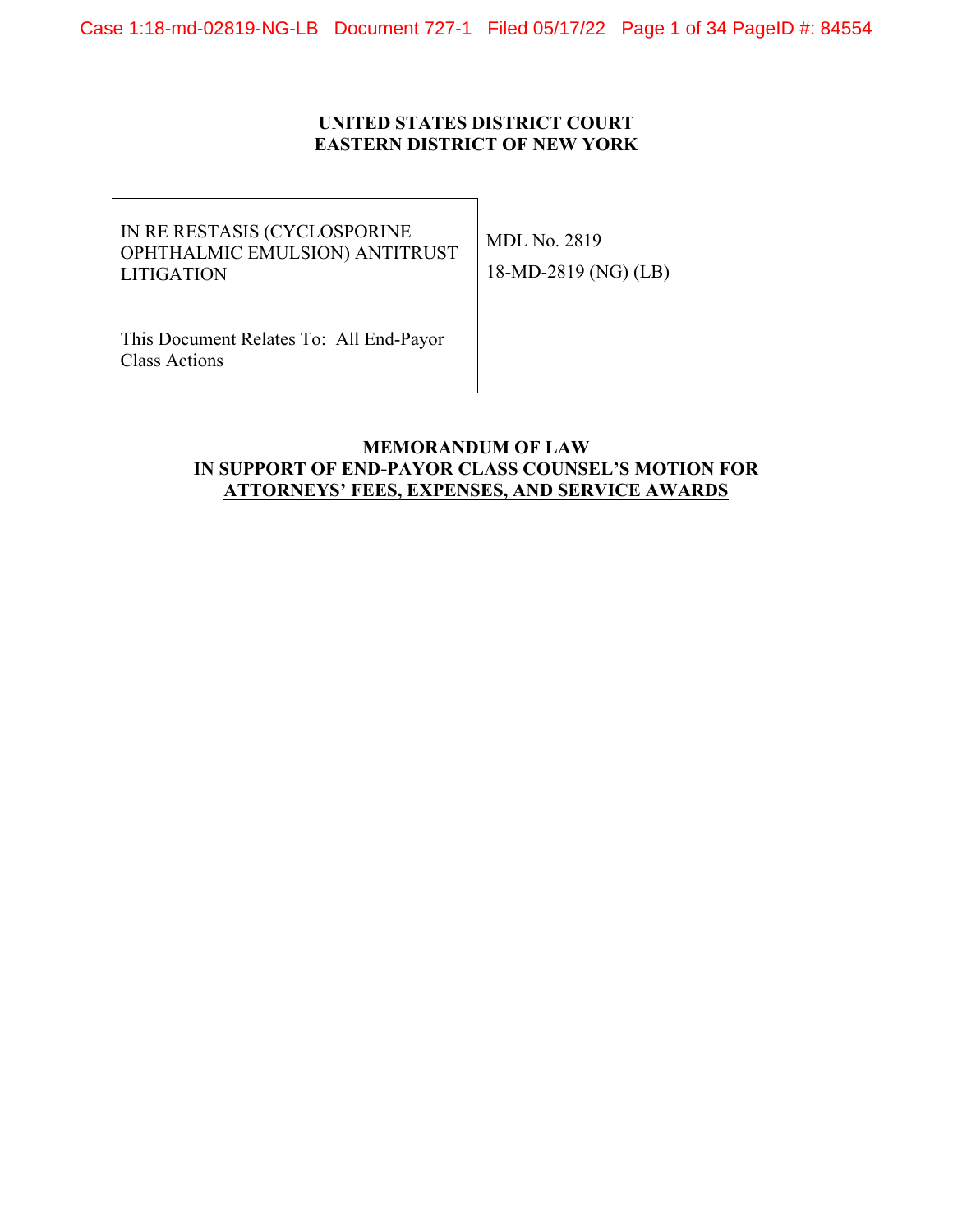# **TABLE OF CONTENTS**

| I.   |           |    |                                                                   |  |  |  |
|------|-----------|----|-------------------------------------------------------------------|--|--|--|
| II.  |           |    |                                                                   |  |  |  |
|      | A.        |    |                                                                   |  |  |  |
|      | <b>B.</b> |    |                                                                   |  |  |  |
|      | $C$ .     |    |                                                                   |  |  |  |
|      | D.        |    |                                                                   |  |  |  |
|      | E.        |    |                                                                   |  |  |  |
|      | F.        |    |                                                                   |  |  |  |
|      | G.        |    |                                                                   |  |  |  |
| III. |           |    | SUMMARY OF REQUESTED FEES, EXPENSES, AND SERVICE AWARDS 8         |  |  |  |
| IV.  |           |    |                                                                   |  |  |  |
|      | A.        |    |                                                                   |  |  |  |
|      |           | 1. | The Percentage of Recovery Method Supports the Requested          |  |  |  |
|      |           |    | a.                                                                |  |  |  |
|      |           |    | b.                                                                |  |  |  |
|      |           |    | c.                                                                |  |  |  |
|      |           |    | d.                                                                |  |  |  |
|      |           |    | e.                                                                |  |  |  |
|      |           | 2. | The Lodestar Cross-Check Method Supports the Requested Attorneys' |  |  |  |
|      |           |    | a.                                                                |  |  |  |
|      |           |    | b.                                                                |  |  |  |
|      |           |    | The Significant Negative Multiplier Class Counsel Would<br>c.     |  |  |  |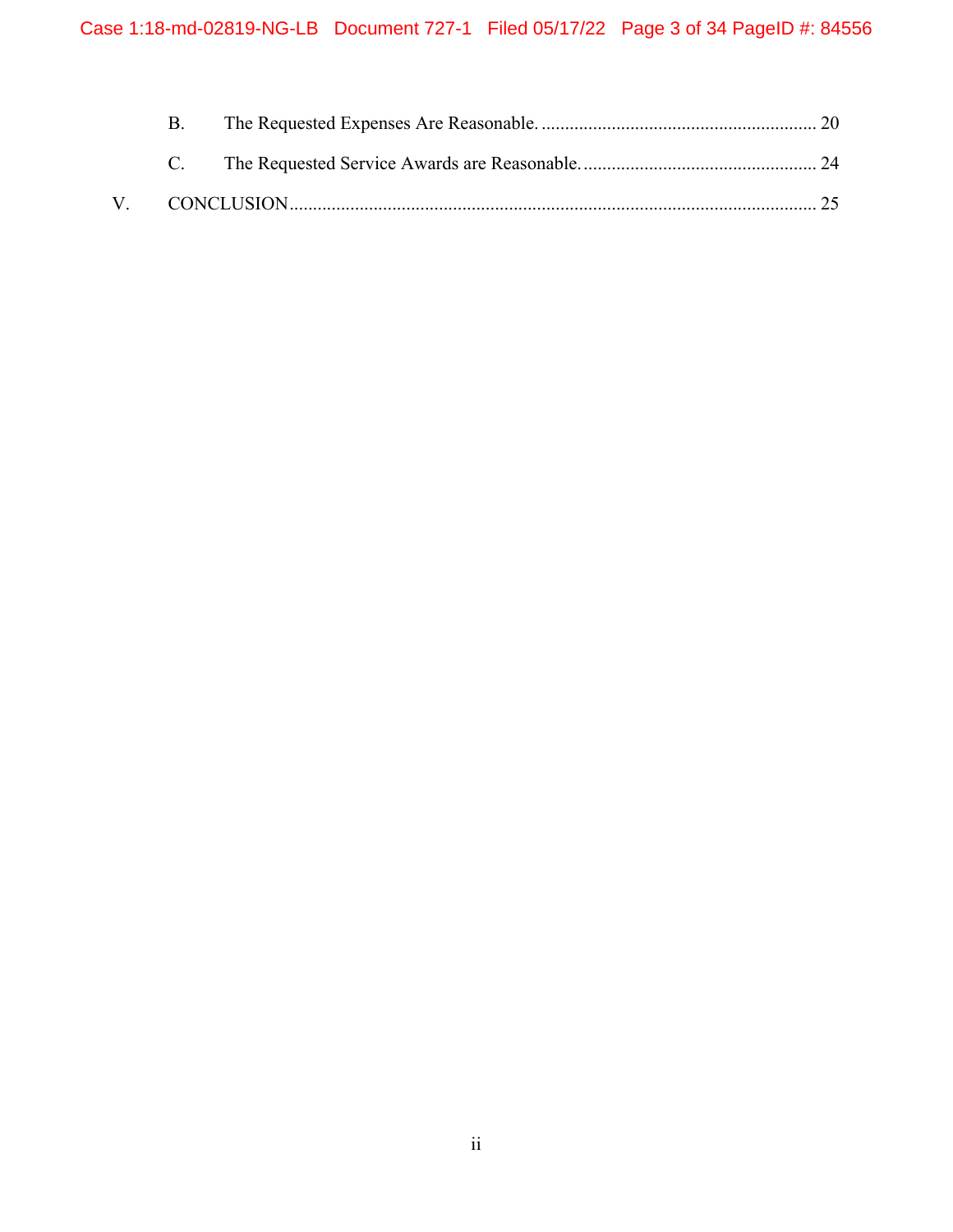# **TABLE OF AUTHORITIES**

# **Cases**

| Baffa v. Donaldson Lufkin & Jenrette Secs. Corp.                  |  |
|-------------------------------------------------------------------|--|
| Bryant v. Potbelly Sandwich Works, LLC                            |  |
| City of Birmingham Ret. & Relief Sys. v. Davis                    |  |
| Goldberger v. Integrated Res., Inc.                               |  |
| Guadalupe v. Tri-State Employment, Management, & Consulting, Inc. |  |
| Guevoura Fund Ltd. v. Sillerman                                   |  |
| In re Aggrenox Antitrust Litig.                                   |  |
| In re Air Cargo Shipping Servs. Antitrust Litig.                  |  |
| In re Arakis Energy Corp. Sec. Litig.                             |  |
| In re Asacol Antitrust Litigation                                 |  |
| In re Checking Account Overdraft Litig.                           |  |
| In re Colgate-Palmolive Co. ERISA Litig.                          |  |
| In re Compact Disc Minimum Advertised Price Antitrust Litig.      |  |
| In re Currency Conversion Fee Antitrust Litig.                    |  |
| In re GSE Bonds Antitrust Litig.                                  |  |
| In re Keurig Green Mountain Single-Serve Coffee Antitrust Litig.  |  |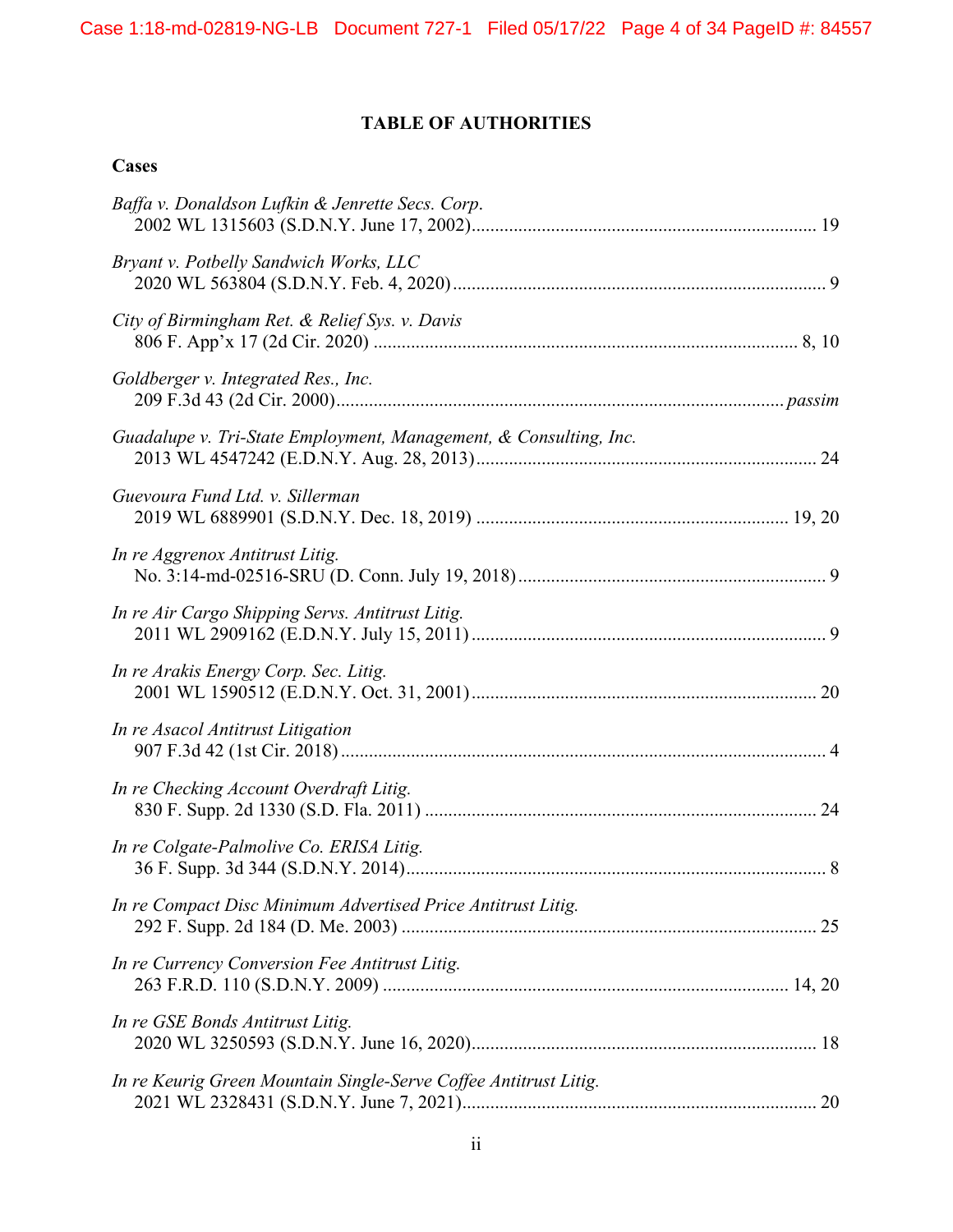| In re Lidoderm Antitrust Litig.                                                                  |
|--------------------------------------------------------------------------------------------------|
| In re Lloyd's Am. Tr. Fund Litig.                                                                |
| In re NTL Inc. Sec. Litig.                                                                       |
| In re Relafen Antitrust Litig.                                                                   |
| In re Solodyn Antitrust Litig.                                                                   |
| In re Sterling & Foster, Inc. Sec. Litig.                                                        |
| In re Vitamin C Antitrust Litig.                                                                 |
| Meredith Corp. v. SESAC, LLC                                                                     |
| Millea v. Metro-North R.R. Co.                                                                   |
| Moses v. Apple Hospitality REIT, Inc.                                                            |
| Nilson v. York County                                                                            |
| Ovalles Acosta v. Prudent Management LLC                                                         |
| Tanski v. AvalonBay Communities, Inc.                                                            |
| The Hospital Authority of Metropolitan Government of Nashville and Davidson County,<br>Tennessee |
| Viafara v. MCIZ Corp.                                                                            |
| Wal-Mart Stores, Inc. v. Visa U.S.A.                                                             |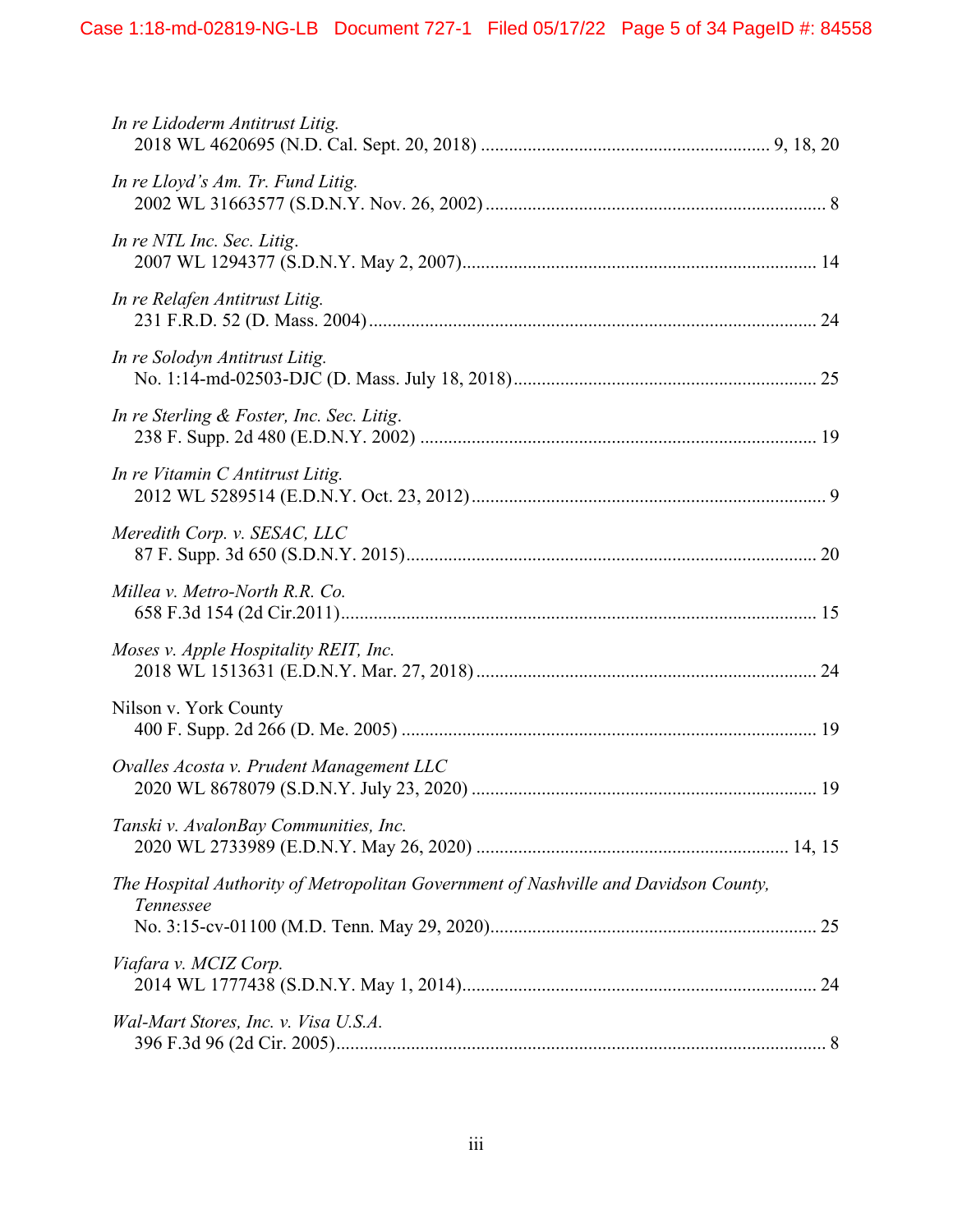# Rules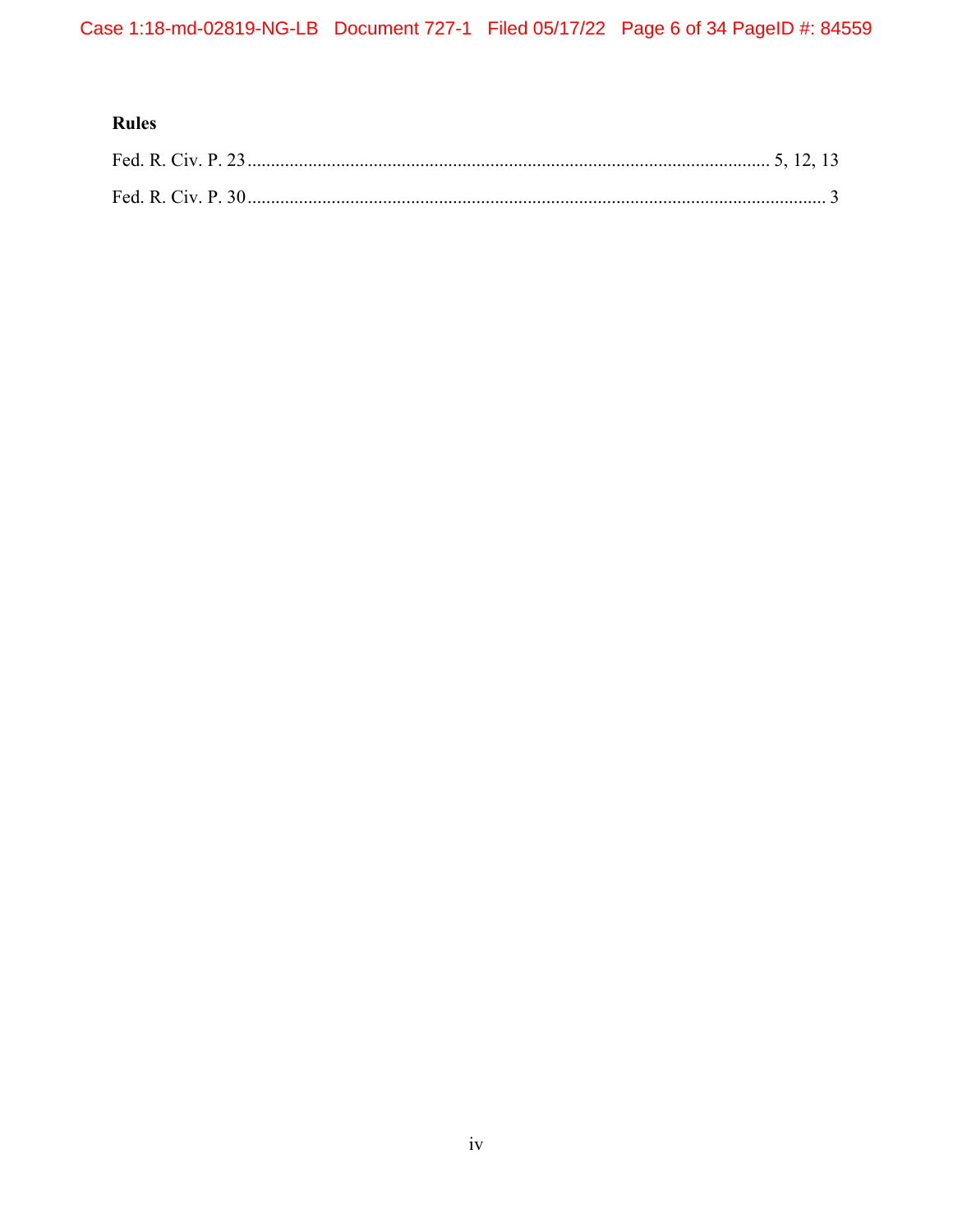# <span id="page-6-0"></span>**I. INTRODUCTION**

Over the course of four years, Co-Lead Counsel, Liaison Counsel, and other firms working for the benefit of the End-Payor Class under their direction (together "Class Counsel")<sup>[1](#page-6-1)</sup> actively prosecuted this action on behalf of the End-Payor Class. This Court presided over each step of this litigation, including denying Allergan's motions to dismiss, deciding in plaintiffs' favor numerous discovery motions and challenges to Allergan's assertions of attorney-client privilege, presiding over a two-day evidentiary hearing on class certification, granting the motion to certify the End-Payor Class, and analyzing Allergan's response to the class notice program. The Court is thoroughly familiar with the efforts expended on both sides of the litigation, the novelty and complexity of the issues, and the substantial risk that the End-Payor Class and their counsel could come away from this litigation empty-handed. The result of Class Counsel's efforts is a \$30 million settlement with Allergan, which as detailed in End-Payor Plaintiffs' ("EPPs") motion for final approval of the settlement, is an excellent result for the class given the strength of the claims and the risks of further litigation.

For the risks undertaken, the resources invested, and the result achieved, Class Counsel seek an award of attorneys' fees of \$10,000,000, which is one-third of the settlement fund. Courts in the Second Circuit and in end-payor pharmaceutical antitrust cases throughout the country frequently award attorneys' fees of one-third of the settlement fund. The requested

<span id="page-6-1"></span><sup>&</sup>lt;sup>1</sup> Class Counsel includes: Court-appointed Co-Lead Counsel Eric B. Fastiff of Lieff, Cabraser, Heimann & Bernstein, LLP; Dena C. Sharp of Girard Sharp LLP; and Joseph R. Saveri of the Joseph Saveri Law Firm, LLP; Liaison Counsel Zwerling, Schachter & Zwerling, LLP, and other firms working for the benefit of the End-Payor Class under the direction of Co-Lead Counsel. Those firms include Cafferty Clobes Meriether & Sprengel (Executive Committee); Edelson & Associates, LLC; Grant & Eisenhofer P.A.; Gustafson Gluek PLLC; Heins Mills & Olson P.L.C. (Executive Committee); Hilliard & Shadowen LLP; Kroub, Silbersher & Kolmykov, PLLC; Miller Shah LLP; Safirstein Metcalf LLP; and Wexler Boley & Elgersma LLP.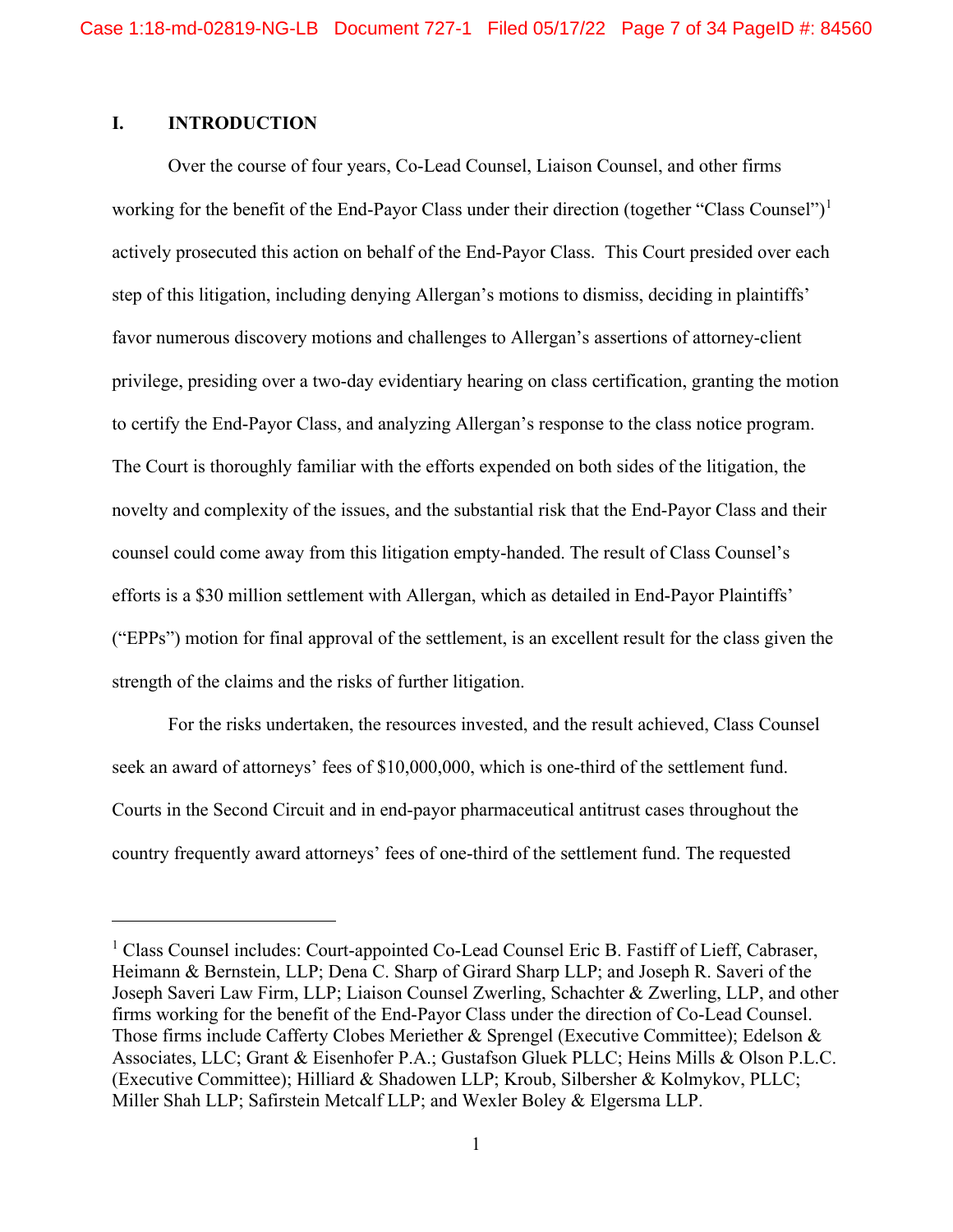award represents less than 52% of the total lodestar Class Counsel expended in this litigation, and courts throughout the Second Circuit have recognized that fee awards representing a negative multiplier are reasonable.

Class Counsel also respectfully request that the Court approve the payment of \$4,635,684.00 in unreimbursed expenses incurred by Class Counsel. While Class Counsel sought to keep expenses low by splitting costs with other plaintiff groups, the necessities of this complex litigation—including highly contested class certification proceedings—required significant expert work and other costs. Class Counsel also requests service awards of \$20,000 to each of the ten Class Representatives in recognition of their service on behalf of the End-Payor Class and the time and effort they expended during the course of this litigation. [2](#page-7-2)

# <span id="page-7-1"></span><span id="page-7-0"></span>**II. BACKGROUND AND OVERVIEW OF WORK PERFORMED**

#### **A. Filing Complaints and Early Case Management Efforts.**

The first end-payor complaint in this multidistrict litigation was filed in this District on November 15, 2017. *See American Federation of State, County and Municipal Employees District Council 37 Health & Security Plan v. Allergan, Inc.*, No. 1:17-cv-06684-NG-LB (E.D.N.Y.). Other complaints followed in this District and other districts. The Judicial Panel on Multidistrict Litigation centralized all pending Restasis actions before this Court. ECF No. 1. After appointing Co-Lead and Liaison Counsel after a contested leadership process, Class

<span id="page-7-2"></span> $2$  The Class Representatives are 1199SEIU National Benefit Fund, 1199SEIU Greater New York Benefit Fund, 1199SEIU National Benefit Fund for Home Care Workers, 1199SEIU Licensed Practical Nurses Welfare Fund, American Federation of State, County and Municipal Employees District Council 37 Health & Security Plan, Fraternal Order of Police, Miami Lodge 20, Insurance Trust Fund, Ironworkers Local 383 Health Care Plan, Self-Insured Schools of California, Sergeants Benevolent Association Health & Welfare Fund, and St. Paul Electrical Workers' Health Plan.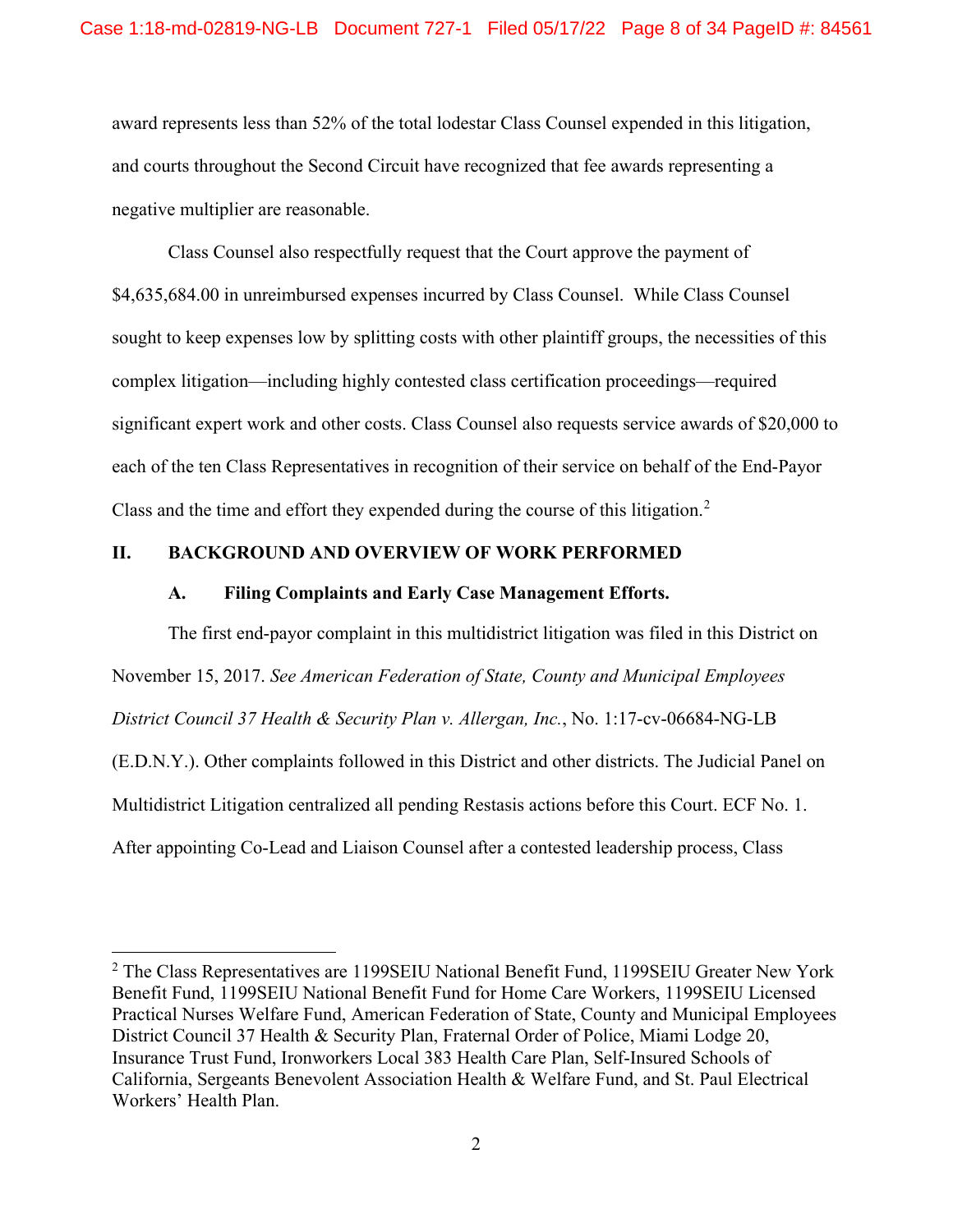Counsel worked collaboratively to prepare a consolidated complaint and select the causes of action to assert. Co-Lead Decl.,  $\P$  12.<sup>[3](#page-8-2)</sup>

#### **B. Motions to Dismiss.**

<span id="page-8-0"></span>Allergan moved to dismiss the consolidated complaint. ECF Nos. 53, 111. EPPs and DPPs worked together to oppose Allergan's motion, which the Court denied on September 18, 2018. ECF No 146. Allergan also sought to dismiss certain of EPPs' state law claims, which EPPs alone opposed and which the Court largely denied on November 13, 2018. ECF No. 176. On December 20, 2018, EPPs filed a Corrected First Amended Consolidated Class Action Complaint. ECF No. 210.

# **C. Fact Discovery.**

<span id="page-8-1"></span>The parties began initial discovery while Allergan's motion to dismiss was pending and commenced with full discovery once the Court denied Allergan's first motion to dismiss. Allergan produced nearly 690,000 documents, totaling over 7 million pages. Non-parties produced more than 10,000 additional documents, totaling over 130,000 pages. Co-Lead Decl., ¶ 20. Plaintiffs litigated numerous complex discovery and privilege issues in pursuit of their claims. *E.g.*, ECF Nos. 145 (Motion to Compel Specific Searches from Three Allergan Custodians), 157 (order granting motion), 188 (Motion to Compel Production of Documents withheld as Privileged), 224 (order granting motion), 470 (Motion to Compel Production of Documents Withheld as Privileged), 541 (order granting motion).

Plaintiffs also served Rule  $30(b)(1)$  and  $30(b)(6)$  deposition notices on Allergan and its corporate officers. Plaintiffs ultimately deposed 22 fact witnesses, including 12 current and former employees of Allergan, 2 consultants, and 8 witnesses from generic companies. Co-Lead

<span id="page-8-2"></span><sup>&</sup>lt;sup>3</sup> All citations are to the Joint Declaration of Co-Lead Counsel ("Co-Lead Decl.").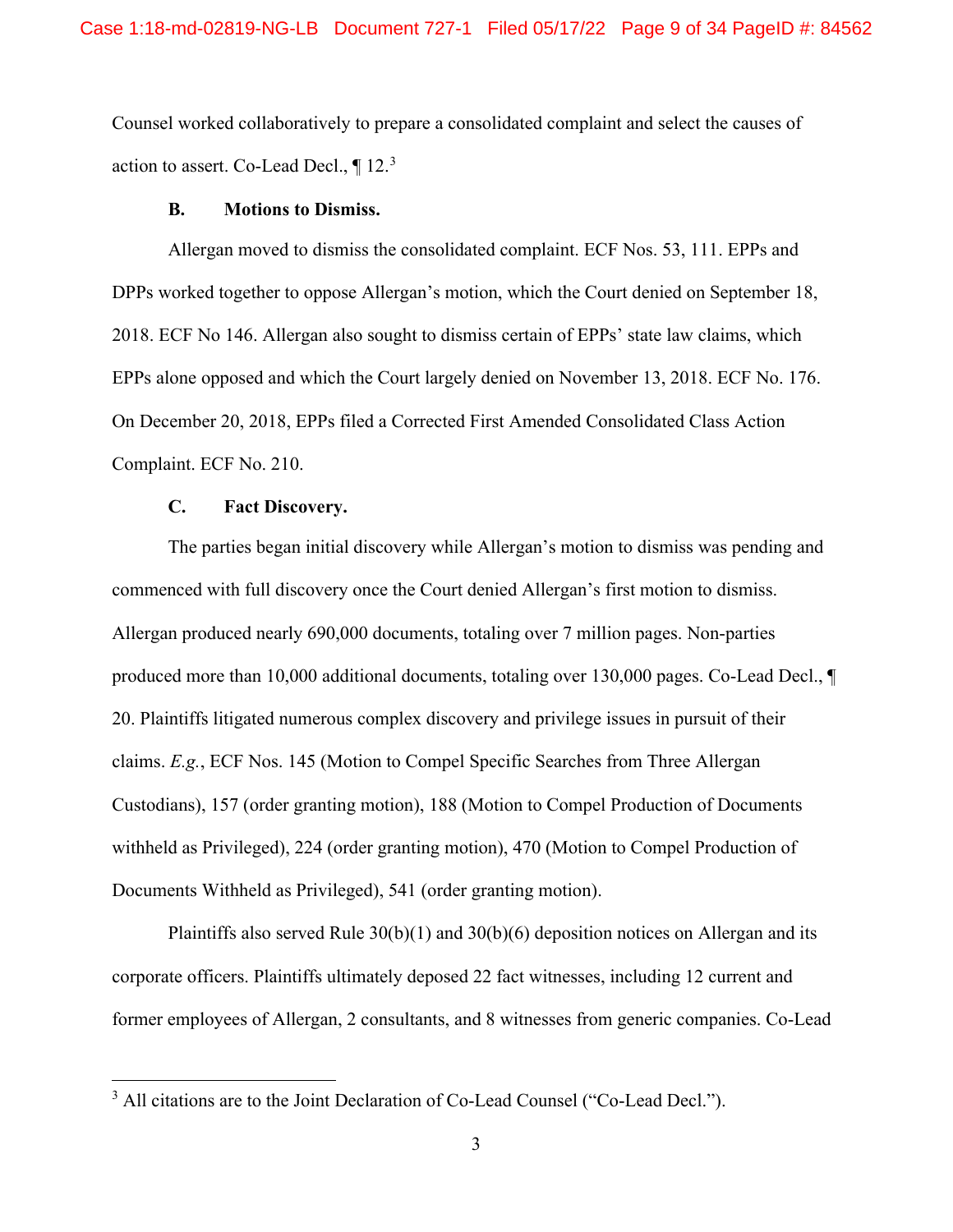Decl., ¶ 31. EPPs and DPPs collaborated to prepare outlines and identify documents to be used during the depositions. *Id*., ¶ 32. EPPs took the lead in questioning for certain depositions, including David Pyott, Damon Burrows, Wayne Talton, Frederik Defesche, and Sasank Kunadharaju. *Id*. DPPs and EPP divided the questioning for other witnesses, including Aziz Mottiwala, David LeCause, and Dwight Moxie. *Id*. In instances where DPPs led the deposition examination, EPPs were also present to assist the questioner, ask follow-up questions (for example, in the depositions of Laura Wine and Sesha Neervannan), and ensure that all critical issues were covered. *Id*.

#### **D. Class Certification.**

<span id="page-9-0"></span>In April 2019 EPPs moved for certification of the End-Payor Class, which Allergan opposed. The class certification proceedings required intensive work by EPPs because of the unsettled legal landscape concerning certification of end-payor claims in pharmaceutical antitrust cases. In particular, Allergan relied heavily on the most recent appellate court decision in such cases, *In re Asacol Antitrust Litigation*, 907 F.3d 42 (1st Cir. 2018), in which the First Circuit concluded that end-payors could not demonstrate classwide injury. Class Counsel and EPPs' experts needed to develop a detailed record to provide the Court with a sufficient basis to certify the class in light of *Asacol* and other recent cases that have also denied certification.

To make their showing, EPPs retained two highly experienced experts (Dr. Richard Frank and Ms. Laura Craft) to provide detailed reports in connection with EPPs' motion. Allergan opposed and offered contrary expert opinions, as well as two experts on an issue not raised in EPPs' motion: whether the market performance of generic Restasis in Canada demonstrated that generic penetration for generic Restasis in the United States would have been low. To address this issue, EPPs retained a third expert (Todd Clark) with expertise in the relevant international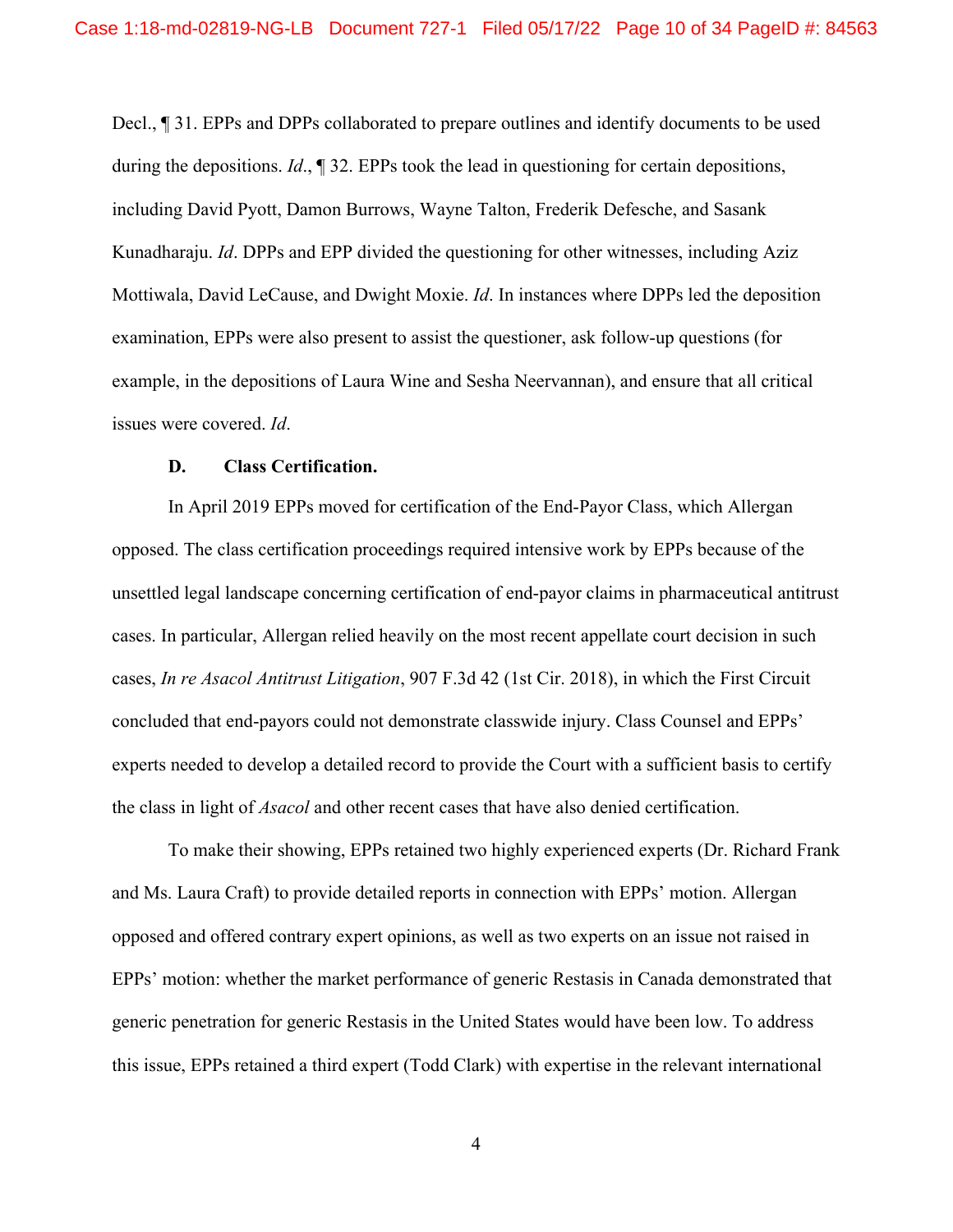regulatory frameworks and prescription drug markets. EPPs deposed each of Allergan's experts and defended the depositions of their own experts. Co-Lead Decl., ¶¶ 36-37.

After EPPs' filed their reply brief, Allergan filed a sur-reply (purportedly to respond to new material in EPPs' brief), supported by a surrebuttal report from their primary class certification expert. EPPs filed a response, Allergan filed an opposition, and EPPs filed a further response. ECF Nos. 403, 430. The Court also asked the parties to brief the extent to which there were factual issues that the Court must resolve as part of its class certification analysis and whether it should hold an evidentiary hearing. EPPs also moved to exclude two of Allergan's experts pursuant to *Daubert*. ECF Nos. 433, 435.

On September 26 and 27, 2019, the Court held an evidentiary hearing where it heard testimony from six expert witnesses. To prepare for the hearing, Co-Lead Counsel met with and assisted their experts to prepare for the hearing and prepared to cross-examination each of Allergan's experts. On October 23, 2019, the Court held oral argument on the class certification and *Daubert* motions. The Court also requested additional briefing on state law issues, which the parties provided. ECF Nos. 448, 464, 468.

On May 5, 2020, the Court granted EPPs' motions for class certification and to exclude two of Allergan's experts. ECF Nos. 501, 502. Allergan filed a petition with the Second Circuit seeking interlocutory review under Federal Rule of Civil Procedure 23(f), which EPPs opposed and the Second Circuit denied. ECF 540. EPPs moved for authorization of distribution of Class Certification Notice to the End-Payor Class, to which Allergan responded and which the Court granted after argument and supplementation. ECF Nos. 510, 513, 515, 644, 646, 647, 664.

#### **E. Expert Discovery.**

<span id="page-10-0"></span>Between August 2019 and December 2019, the parties exchanged twenty-nine merits expert reports. Co-Lead Decl., ¶¶ 44-50. Consistent with the breadth of the claims in the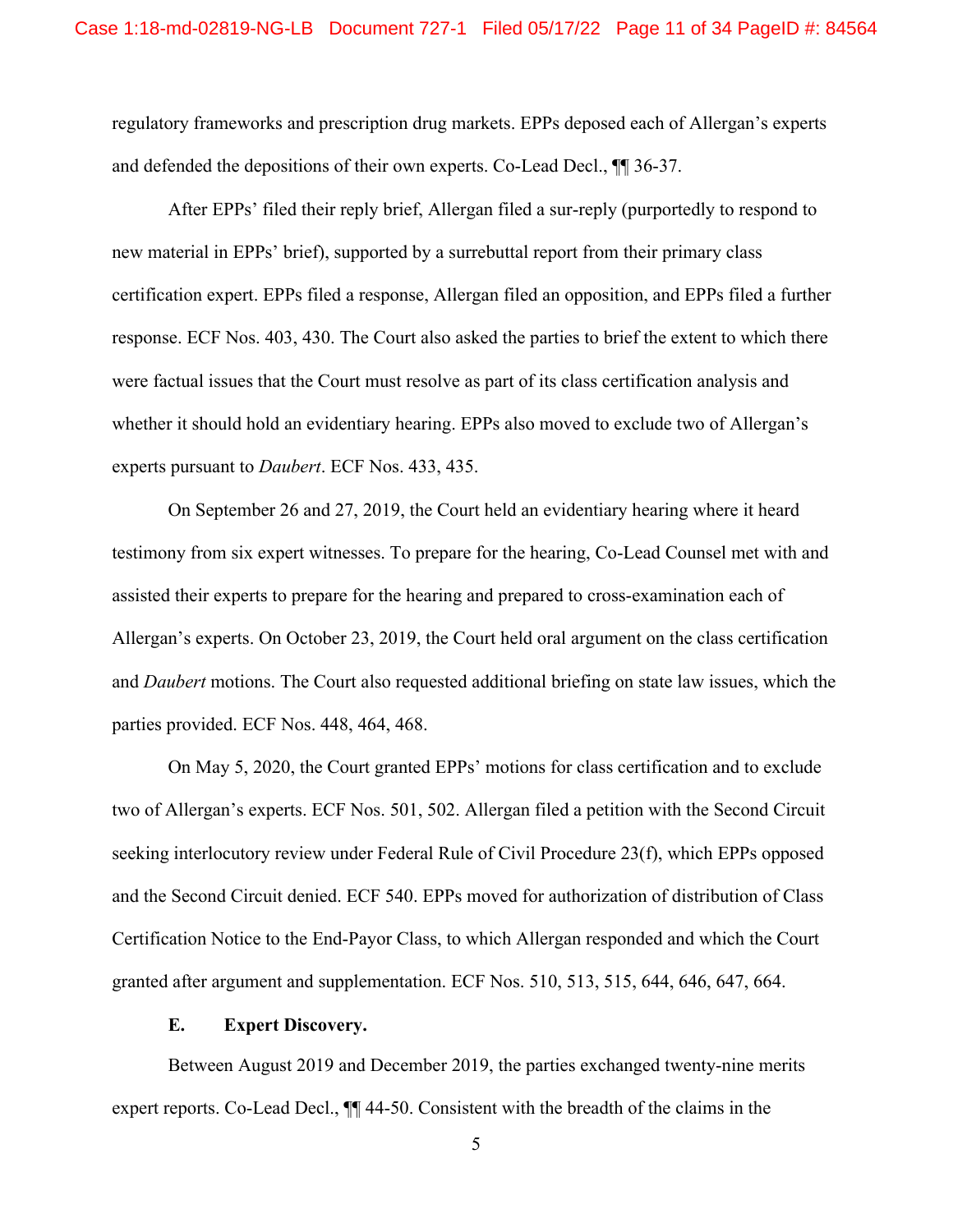litigation, the expert reports covered a wide range of topics: ophthalmology (Dr. Andrew Calman), statistics (Dr. Daniel Bloch), FDA regulatory matters (Dr. David Kessler), patent prosecution (Mr. Edward Lentz), accounting (Mr. Greg Regan), pharmacology (Dr. Justin Hanes), FDA ANDA review (Dr. Roger Williams), pharmaceutical economics and market analysis (Dr. Thomas McGuire), international regulatory matters (Mr. Todd Clark), and drug development and bioequivalence (Dr. Uwe Christians). EPPs worked closely with these experts, serving as the primary handlers for Mr. Regan, Dr. Williams, Dr. McGuire, and Mr. Clark and as the primary points of contact for portions of the testimony of Dr. Hanes and Dr. Bloch. *Id*. EPPs also separately served the report of Dr. Richard Frank (damages) and adopted the class certification reports from Ms. Craft as merits reports. *Id*.

In late 2019, Plaintiffs deposed seven of Allergan's experts. *Id*. In January and February 2020, the direct purchaser class plaintiffs and retailer plaintiffs settled. After that point—with only EPPs left in the litigation—Allergan deposed eleven of Plaintiffs' experts and submitted five additional merits expert reports, and EPPs submitted four additional rebuttal merits expert reports and deposed two of Allergan's additional experts. *Id*.

#### **F. Summary Judgment.**

<span id="page-11-0"></span>Between September 2020 and January 2021—after other plaintiff groups had settled—the parties filed three motions and one cross-motion for summary judgment. ECF Nos. 582, 586, 588, 589, 590, 591, 637. Allergan's motion was 100 pages, included over 460 exhibits, and was supported by a 157-page statement of material facts, all of which required substantial effort from EPPs to oppose. EPPs' opposition brief exceeded 100 pages and their response to Allergan's statement of material facts (including their own statement of material acts) was 326 pages.

Concurrently with summary judgment briefing, EPPs moved to exclude all or part of eight of Allergan's experts' testimony, which Allergan opposed, and Allergan moved to exclude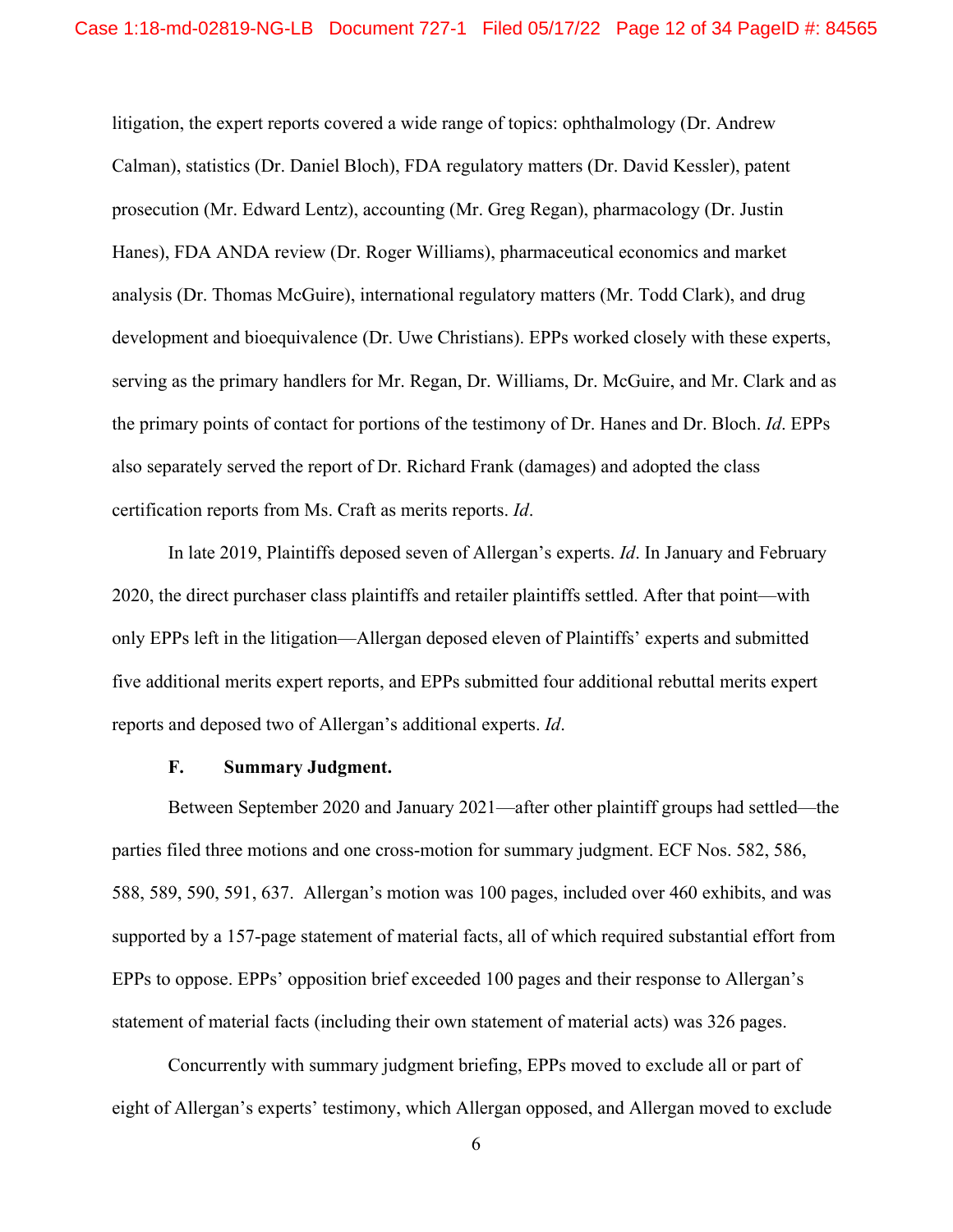all or part of ten of EPPs' experts' testimony, which EPPs opposed. ECF Nos. 596, 598, 599, 605, 607, 609, 612, 613, 614, 615, 616, 626, 627, 628, 629, 630, 631, 632, 634. The parties also consulted extensively with nonparty generic manufacturers regarding confidentiality issues and filed detailed motions to seal and oppositions. ECF Nos. 653, 692.

# **G. Settlement.**

<span id="page-12-0"></span>EPPs and Allergan discussed settlement on various occasions, including in three mediations: on September 23, 2019, before Magistrate Judge Lois Bloom; and on March 25, 2020, and April 26, 2021, before Judge Infante. Co-Lead Decl., ¶ 55. Following the last mediation, EPPs and Allergan continued to negotiate and eventually reached agreement, about which EPPs notified the Court on May 28, 2021. ECF No. 695.

The settlement provides that Allergan will pay \$29,999,999.99 to settle the claims of the End-Payor Class. Settlement Agreement, ECF No. 708-2, § 12. [4](#page-12-1) In exchange, Allergan will receive releases from the End-Payor Class Members. The releases will cover claims that EPPs alleged or could have alleged in their complaints or that relate to the alleged delay of generic versions of Restasis, and the class period shall be May 1, 2015 through July 31, 2021. *Id*., § 1(u), 7-9. The released claims include any and all future claims or damages that may be alleged by any Class Member which arise out of or relate to such Class Members' future purchases and which relate to the subject matter of this litigation, but do not include any future claims or damages arising from conduct by Allergan after the date of the Settlement. *Id*. The EPPs' complaint will be dismissed with prejudice. *Id*., § 6.

<span id="page-12-1"></span><sup>4</sup> All exhibit citations are to the Joint Declaration of Co-Lead Counsel.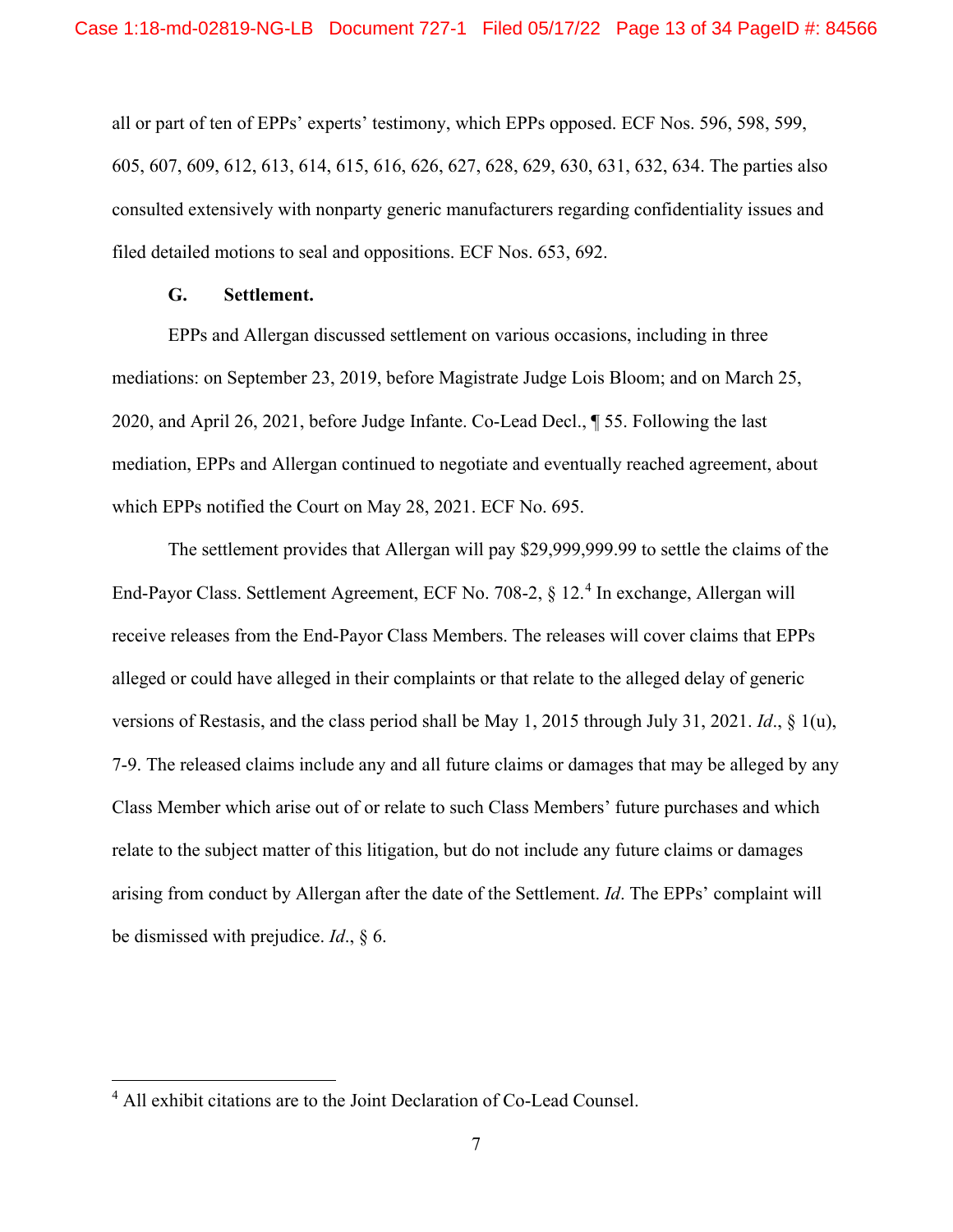#### <span id="page-13-0"></span>**III. SUMMARY OF REQUESTED FEES, EXPENSES, AND SERVICE AWARDS**

Class Counsel respectfully request the payment of attorneys' fees in the amount of \$10,000,000, which is one-third of the settlement fund. This amount is less than 52% of Class Counsel's lodestar of \$19,624,592.75. They also request the reimbursement of \$4,635,684.00 in unreimbursed expenses. Settlement administration is ongoing, and Class Counsel will request payment of additional administration costs when distributions are ready to be made to class members.

To facilitate the Court's consideration of Class Counsel's fee and expense requests, each firm has submitted a declaration that (1) identifies the attorneys and staff members who worked on the case and the tasks they performed, (2) sets forth the amount of time spent by each of the firm's attorneys and staff members, and the hourly rates for each of them, and (3) provides an itemization of the expenses incurred by the firm. Class Counsel also requests that each of the 10 Class Representatives receive a service award in the amount of \$20,000.

# <span id="page-13-2"></span><span id="page-13-1"></span>**IV. ARGUMENT**

## **A. The Requested Attorneys' Fees are Reasonable.**

To determine the reasonableness of a fee, district courts have discretion to apply either the lodestar method or the percentage-of-recovery method. *City of Birmingham Ret. & Relief Sys. v. Davis*, 806 F. App'x 17, 18 (2d Cir. 2020); *Goldberger v. Integrated Res., Inc.*, 209 F.3d 43, 50 (2d Cir. 2000). The Second Circuit favors the latter because the percentage method "directly aligns the interests of the class and its counsel and provides a powerful incentive for the efficient prosecution and early resolution of litigation." *Wal-Mart Stores, Inc. v. Visa U.S.A.*, 396 F.3d 96, 121 (2d Cir. 2005) (quoting *In re Lloyd's Am. Tr. Fund Litig.*, No. 96 Civ. 1262, 2002 WL 31663577 (S.D.N.Y. Nov. 26, 2002)); *see also In re Colgate-Palmolive Co. ERISA Litig.*, 36 F. Supp. 3d 344, 348 (S.D.N.Y. 2014) (Schofield, J.); *In re Vitamin C Antitrust Litig.*, No. 06-md-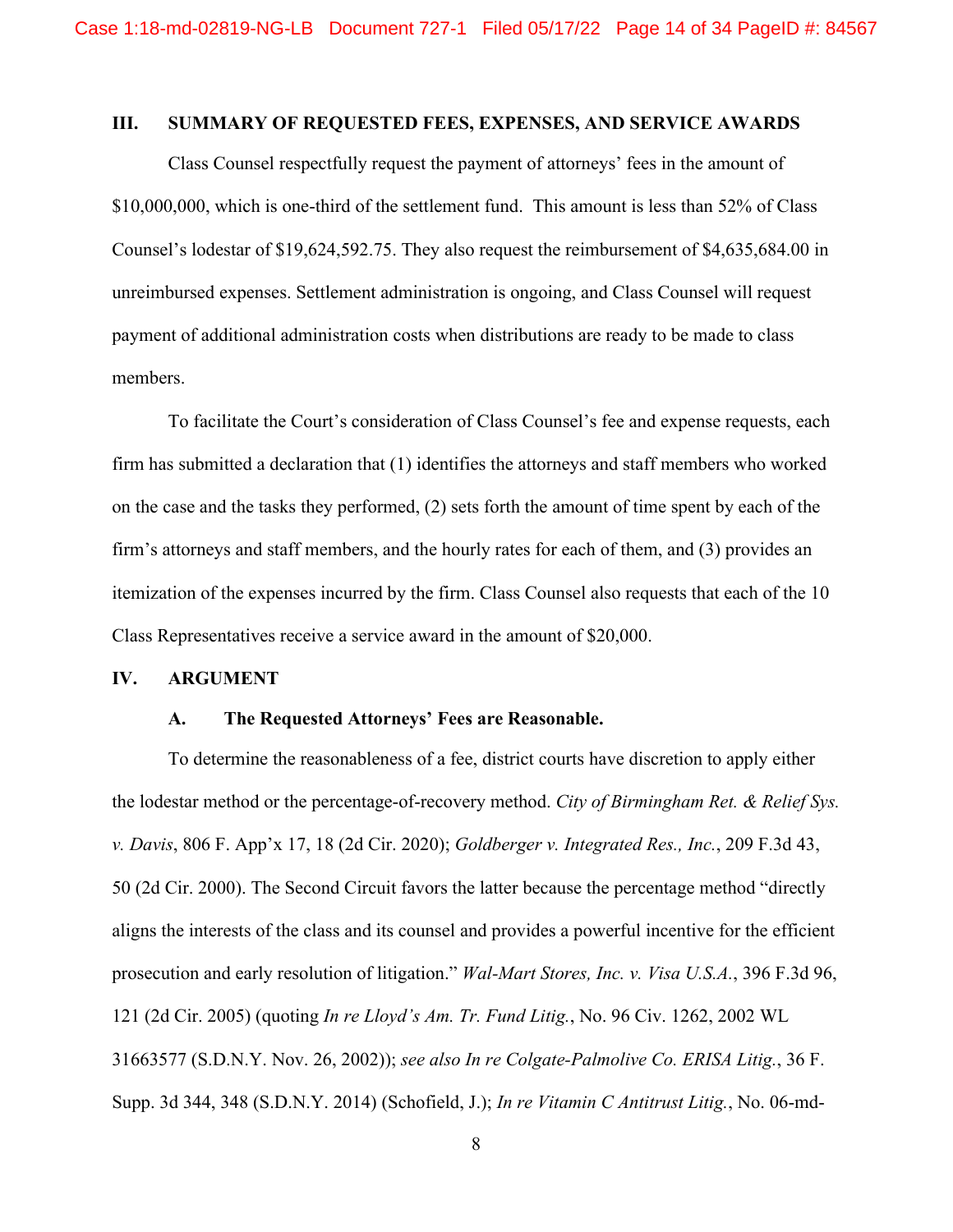1738, 2012 WL 5289514, at \*9 (E.D.N.Y. Oct. 23, 2012) (Cogan, J.). It also "spares the court and the parties the 'cumbersome, enervating, and often surrealistic process of lodestar computation.'" *In re Air Cargo Shipping Servs. Antitrust Litig.*, No. 06-md-1775, 2011 WL 2909162, at \*5 (E.D.N.Y. July 15, 2011) (Gleeson, J.) (quoting *Goldberger*, 209 F. 3d at 50). But regardless of which method is used, the focus of the court's analysis is the reasonableness of the fee award under the circumstances. *Goldberger*, 209 F.3d at 47 ("whether calculated pursuant to the lodestar or the percentage method, the fees awarded in common fund cases may not exceed what is 'reasonable' under the circumstances").

Class Counsel's request for attorneys' fees in the amount of one-third of the settlement fund is consistent with other awards in the Second Circuit, and the same amount (on a percentage basis) as the Court awarded to the DPPs. It is also less than 52% of Class Counsel's lodestar. Thus, regardless of whether the Court analyzes the fee request through a percentage of recovery method or a lodestar method, the result is the same: the fee request is reasonable.

# **1. The Percentage of Recovery Method Supports the Requested Attorneys' Fees.**

<span id="page-14-0"></span>"In class settlement funds like this one, a one-third award of the settlement proceeds for attorneys' fees is considered typical and reasonable because the attorneys' fees requested were entirely contingent upon success. Class Counsel risked time and effort and advanced costs and expenses, with no ultimate guarantee of compensation." *Bryant v. Potbelly Sandwich Works, LLC*, No. 117CV07638CMHBP, 2020 WL 563804, at \*6 (S.D.N.Y. Feb. 4, 2020) (McMahon, J.) (quotations and alterations omitted). Courts in other end-payor pharmaceutical antitrust cases regularly grant fee awards of one-third of the settlement fund. *E.g In re Lidoderm Antitrust Litig.*, No. 14-MD-02521-WHO, 2018 WL 4620695, at \*1 (N.D. Cal. Sept. 20, 2018); *In re Aggrenox Antitrust Litig.*, No. 3:14-md-02516-SRU, Order Granting Final Judgment and Order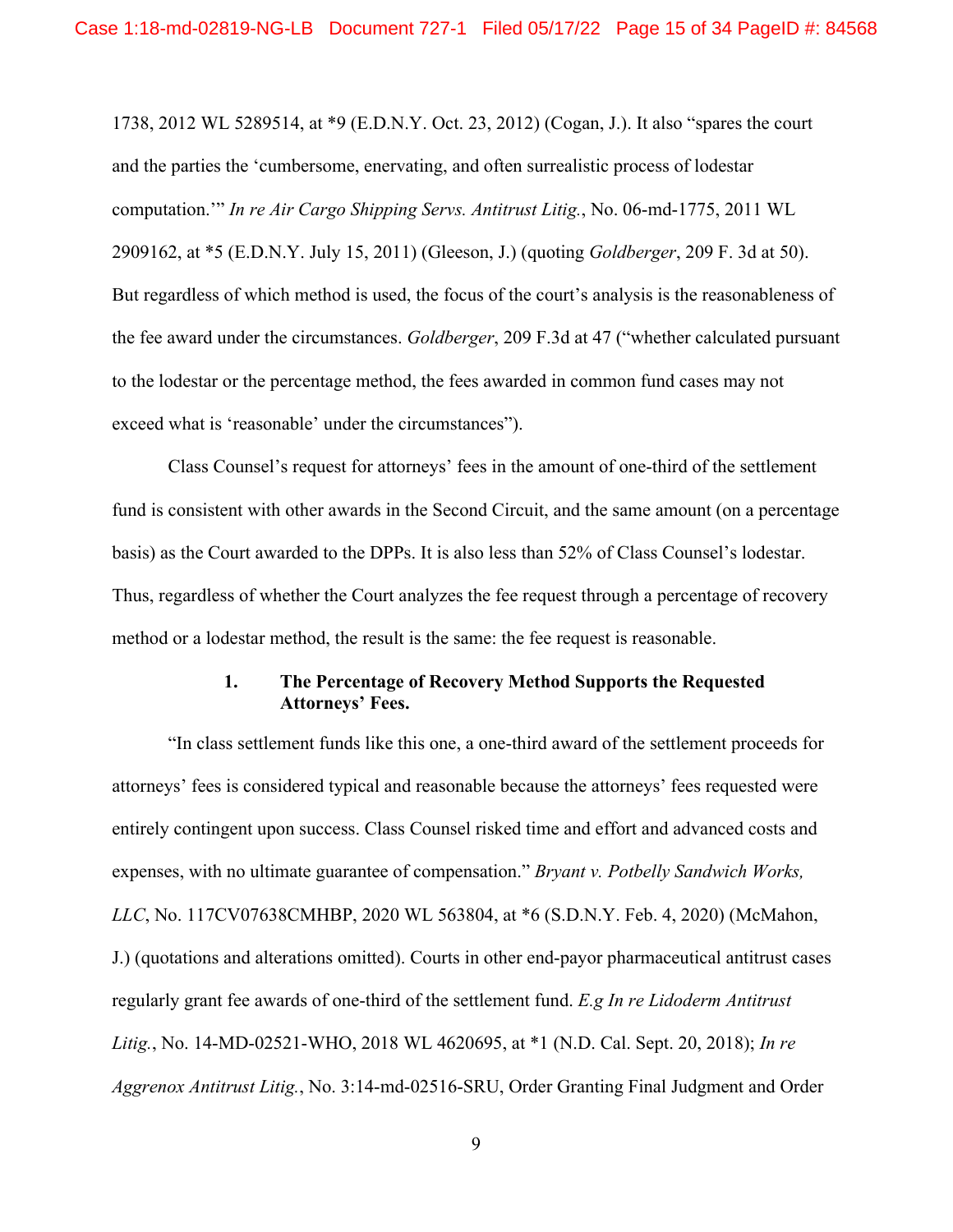of Dismissal Approving Indirect Purchaser Class Settlement and Dismissing Indirect Purchaser Class Clams Against Boehringer and Teva, ECF No. 821 at 9-10 (D. Conn. July 19, 2018).

There is ample reason in this litigation similarly to award Class Counsel one-third of the settlement fund. Courts in the Second Circuit evaluate attorneys' fees requests using the factors set forth in *Goldberger*: (a) the time and labor expended by counsel; (b) the magnitude and complexity of the litigation; (c) the risk of the litigation; (d) the quality of the representation; (e) the requested fee in relation to the recovery under the settlement; and (f) public policy. *See City of Birmingham Ret. & Relief Sys.*, 806 F. App'x at 18 (citing *Goldberger*, 209 F. 3d at 50). With respect to the DPPs' fee award, the Court previously recognized that a one-third fee award in this case was reasonable given the complexity of the litigation. ECF No. 562 at 11. The same analysis holds true for the fee award for EPP Class Counsel.

#### **a. The Time and Labor Expended by Counsel**

<span id="page-15-0"></span>Each aspect of EPPs' claims was hotly contested in the litigation and the subject of extensive discovery. As the Court recognized in awarding DPP counsel one-third of that settlement, these proceedings were "intensely litigated." ECF No. 562 at 11. As described in more detail above, Allergan sought to dismiss all of EPPs' claims for failure to allege a violation of the antitrust laws, and many of their state law claims for a variety of additional reasons. It also opposed EPPs' motion for class certification, including retaining numerous experts and filing a series of sur-reply briefs. Summary judgment proceedings—which included only EPPs as other plaintiff groups had already settled their claims—were likewise extensive, with Allergan filing hundreds of pages of motions, and hundreds more pages of statements of purportedly undisputed facts.

With respect to discovery, Class Counsel worked with other plaintiff groups to review the over seven million pages of documents Allergan produced. Co-Lead Decl., ¶ 20. They prepared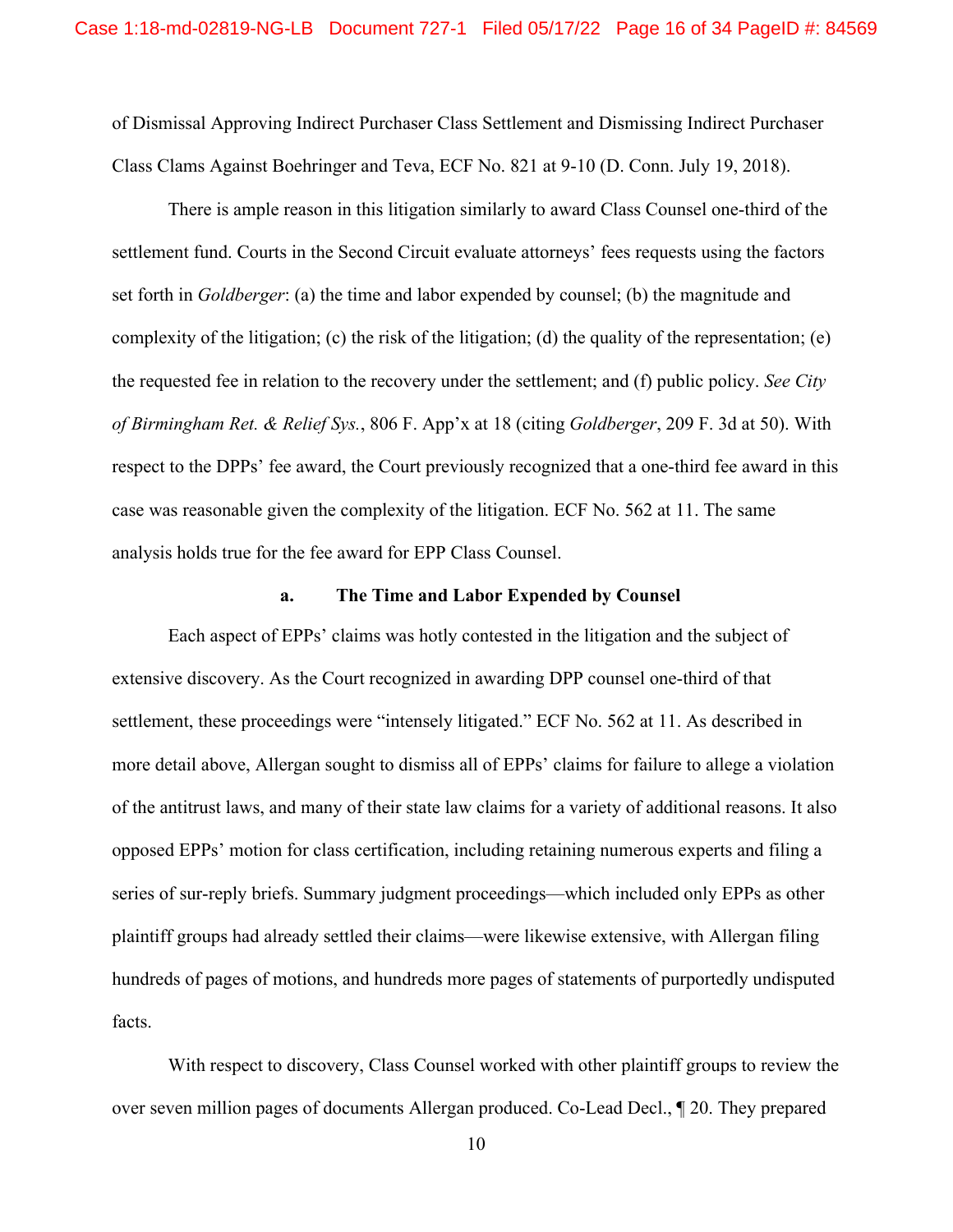detailed "deposition kits" and took the lead on many of the twenty-two fact witness depositions and assisted with others. *Id*., ¶ 32. Throughout the course of discovery, the parties litigated a wide range of privilege disputes, on which Class Counsel frequently took the lead. Class Counsel worked collaboratively with counsel for DPPs to retain and serve reports on behalf of ten experts. DPPs settled their claims in the early stages of expert depositions, meaning that Class Counsel thereafter did all of the work defending and taking expert depositions, and filing and opposing *Daubert* motions.

EPPs also undertook efforts to streamline the litigation where possible. They "collaboratively shared the work" with the DPPs and the parties "achieved innumerable compromises with defendant's counsel, saving time both for their clients and for the court." ECF No. 562 at 11. Despite these efforts, the record makes clear the substantial time and energy that Class Counsel necessarily devoted to prosecuting the claims on behalf of the End-Payor Class.

#### **b. The Magnitude and Complexity of the Litigation**

<span id="page-16-0"></span>The breadth of the work required of Class Counsel was also a function of the scope of complexity of EPPs' claims. EPPs alleged that Allergan engaged in a multi-part scheme to delay the entry of generic Restasis, including baseless patent litigation, attempting to shield those patents from invalidation by paying a Native American tribe to take ownership of them, and filing rounds of baseless citizen petitions. Each of these issues then had to be analyzed in terms of their impact of when generic Restasis could have come to market, which also included extensive analysis of the FDA's review of the applications submitted by the generic Restasis applicants. Discovery and expert opinions were needed on each of these issues, as well as antitrust injury, damages, and ascertainability. Cases with such high stakes warrant a significant investment by Class Counsel to put the class in the best position possible to achieve a recovery.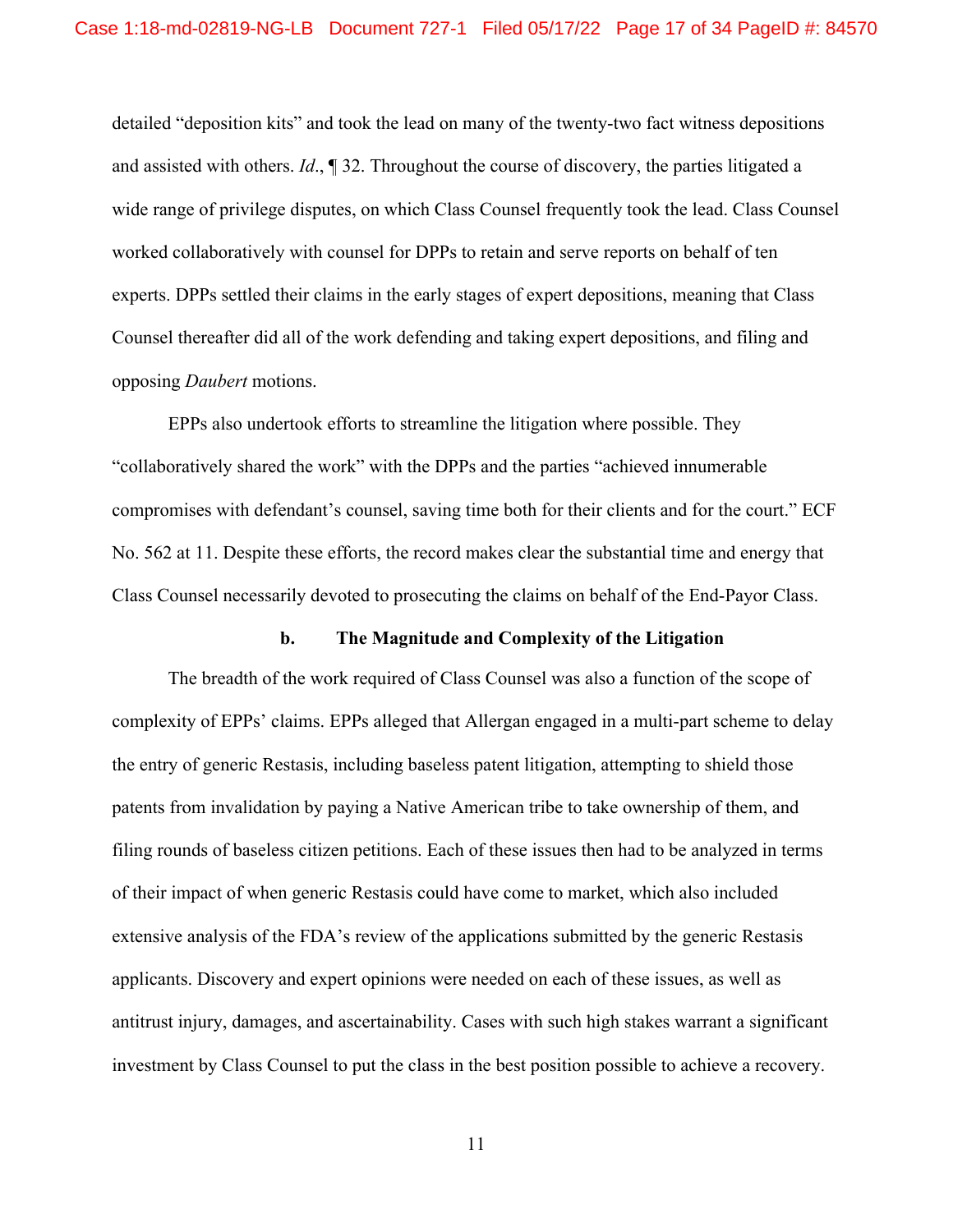#### **c. The Risks of the Litigation**

<span id="page-17-0"></span>While EPPs were confident in the merits of their claims, they acknowledge that the litigation presented significant risks. In particular, at the time of settlement no generic version of Restasis had been approved despite the fact that the last significant piece of wrongdoing alleged by EPPs ended in January 2018. As a result, the record at the time of settlement was that the FDA had not approved generic Restasis applications that had been pending for over nine years, including three years after the end of the alleged anticompetitive conduct by Allergan. While EPPs were confident that the Court would deny Allergan's summary judgment motion on this basis, Allergan would nonetheless have had an argument at trial that would have been easy for jurors to believe. And even if EPPs had prevailed at trial, Allergan was poised to appeal the Court's order certifying the End-Payor Class. The risks of the class receiving nothing from continued litigation were significant.

In addition, as the possible entry date for generic Restasis became later and later, more and more of the class period overlapped with periods in which Allergan provided heavy rebates for its products, which arguably would have reduced damages every day. Thus, even if EPPs ultimately prevailed, their damages may have been relatively modest.

# **d. The Quality of the Representation**

<span id="page-17-1"></span>Class Counsel are experienced antitrust and class actions lawyers, and the Court previously described them "well qualified to litigate this class action." ECF No. 501 at 11 (finding counsel adequate under Rule  $23(a)(4)$ ). As set forth in each firm's individual declaration, Class Counsel have extensive background in prosecuting the claims of end-payors in pharmaceutical antitrust cases. Lieff Cabraser, The Joseph Saveri Law Firm, and Zwerling served as lead counsel in *In re Cipro I and II Cases*, which—after appeals to the California Supreme Court—resulted in a settlement exceeding \$350 million. Co-Lead Decl., ¶ 2. Girard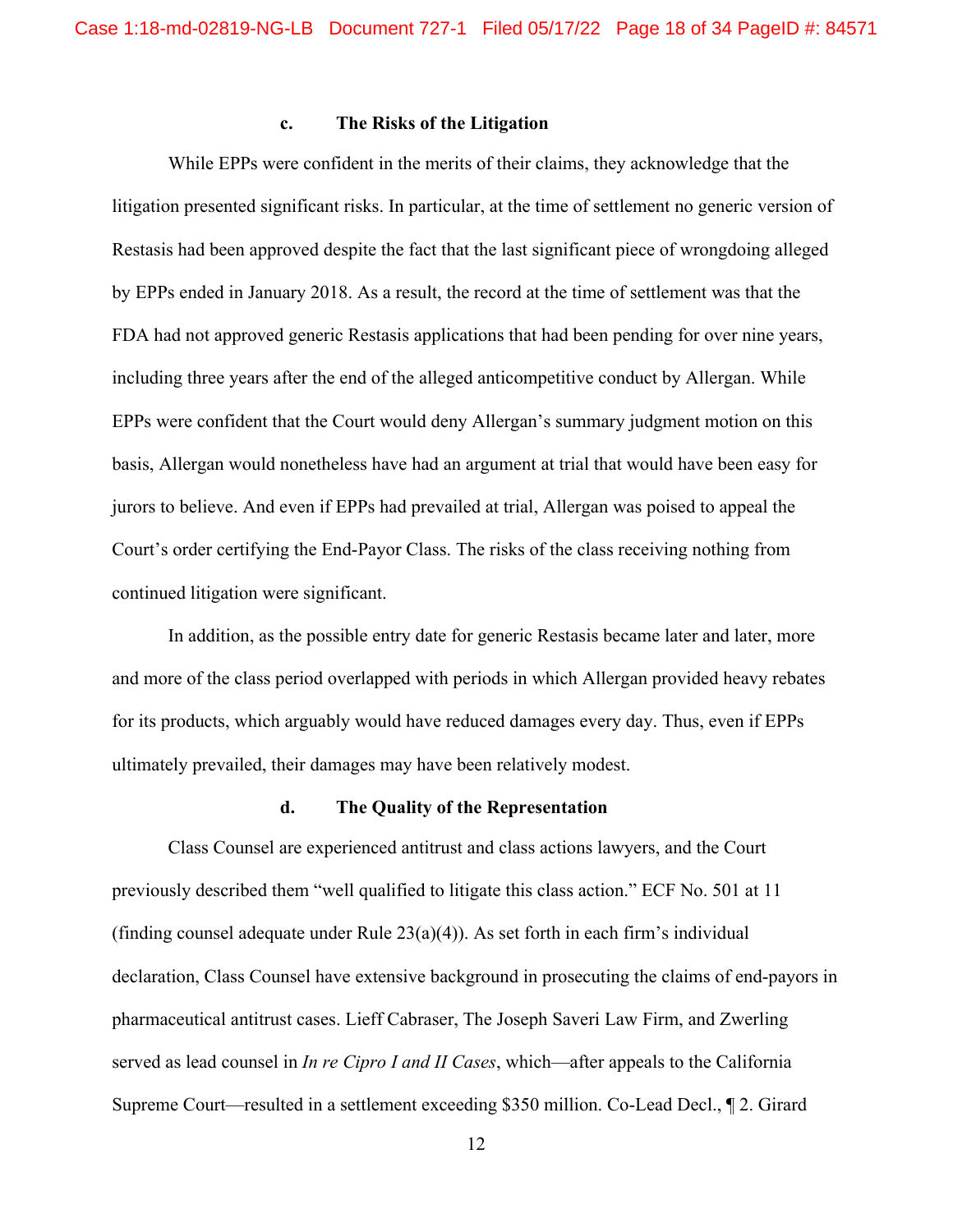Sharp served as co-lead counsel, and The Joseph Saveri Law Firm as liaison counsel, in *In re Lidoderm Antitrust Litigation*, which settled for \$104.75 million dollars and at the time was the largest settlement in federal court on behalf of a pharmaceutical end-payor class. *Id*. These four firms—as well as other Class Counsel firms—have served as co-lead counsel or executive committee members in many of the pharmaceutical end-payor cases litigated in the last decade. Those experiences were brought to bear in this case, particularly with respect to class certification, privilege strategy, and expert work. In short, the class was well-represented by qualified and dedicated counsel and their efforts and experience directly led to the success in this litigation.

#### **e. The Fee in Relation to the Settlement**

<span id="page-18-0"></span>As noted above, fee awards of one-third of the settlement are commonplace in the Second Circuit and in pharmaceutical antitrust cases in particular. Such awards recognize the substantial investment of time and resources that counsel must invest in class actions, especially ones like this litigation where the stakes are high and the issues complex.

Class Counsel recognizes that the Court awarded DPP class counsel one-third of the net settlement fund, *i.e.* after deducting expenses from the settlement fund, while EPP Class Counsel is seeking one-third of the gross settlement fund, *i.e.* one-third of the \$30 million settlement. Payments of fees from the gross settlement fund for EPP Class Counsel is warranted for several reasons. First, even when using the gross settlement fund as the basis for calculating the fee award, Class Counsel will still receive a significant negative multiplier. Second, EPPs counsel had to perform far more work, including certifying the class, defeating the Rule 23(f) petition, and briefing summary judgment, and handling merit expert reports and *Daubert* challenges. Third, despite splitting the majority of pre-certification merits case costs with DPP class counsel, EPP Class Counsel incurred significantly higher expenses than DPP class counsel because of the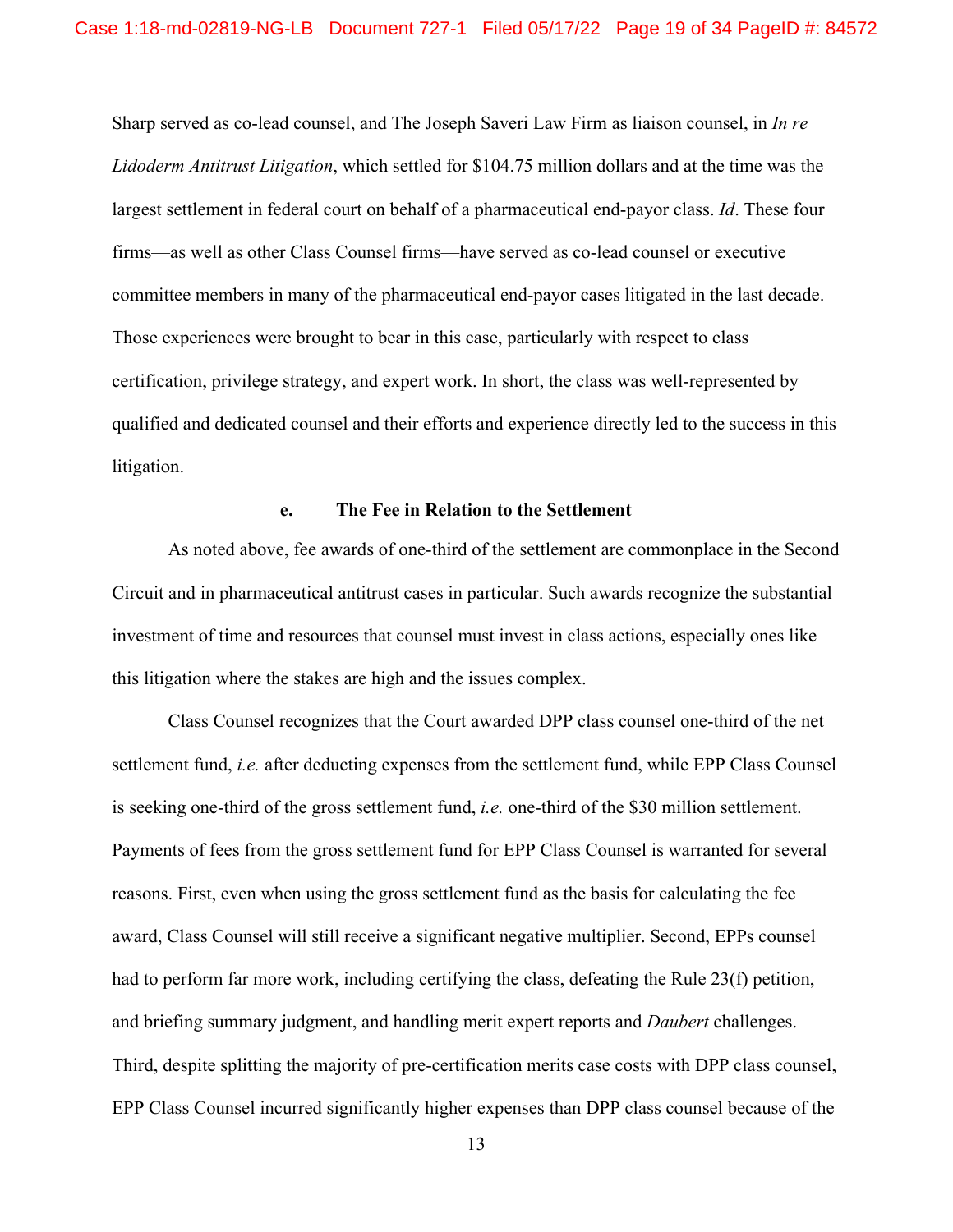additional complexity of the EPP class certification proceedings (and considering that motion was actually decided) and because they litigated the case for much longer than the DPPs. *See*  Part IV.B*, infra* (discussing Class Counsel's expert expenses in more detail). Calculating fees based on the net settlement fund would therefore have a much larger impact on EPP Class Counsel's fee amount that it did for DPP class counsel.

#### **f. Public Policy**

Public policy favors "the award of reasonable attorney's fees," but courts must also "guard against providing a monetary windfall to class counsel to the detriment of the plaintiff class." *In re NTL Inc. Sec. Litig.* No. 02 CIV. 3013 (LAK), 2007 WL 1294377, at \*8 (S.D.N.Y. May 2, 2007) (Peck, J.). Awarding Class Counsel one-third of the settlement fund is supported by public policy considerations because it will "adequately compensate Class Counsel for their time and effort, the risks they faced in this case, and the high quality of their representation." *In re Currency Conversion Fee Antitrust Litig.*, 263 F.R.D. 110, 130 (S.D.N.Y. 2009) (Pauley III, J.). And no concern exists here that Class Counsel will receive a windfall because their requested fee award would result in a significant negative multiplier. Public policy therefore weighs in favor of the requested fee.

# **2. The Lodestar Cross-Check Method Supports the Requested Attorneys' Fees.**

<span id="page-19-0"></span>While courts in the Second Circuit typically use the percentage-of-recovery method to evaluate requests for attorneys' fees in class actions, they can further assess the reasonableness of the request under the lodestar method. *See Tanski v. AvalonBay Communities, Inc.*, No. CV 15-6260 (AKT), 2020 WL 2733989, at \*1 (E.D.N.Y. May 26, 2020) (Tomlinson, J.) ("Courts often use the lodestar figure as a cross-check to ensure the reasonableness of the percentagebased fee."). Under the lodestar method, "the district court scrutinizes the fee petition to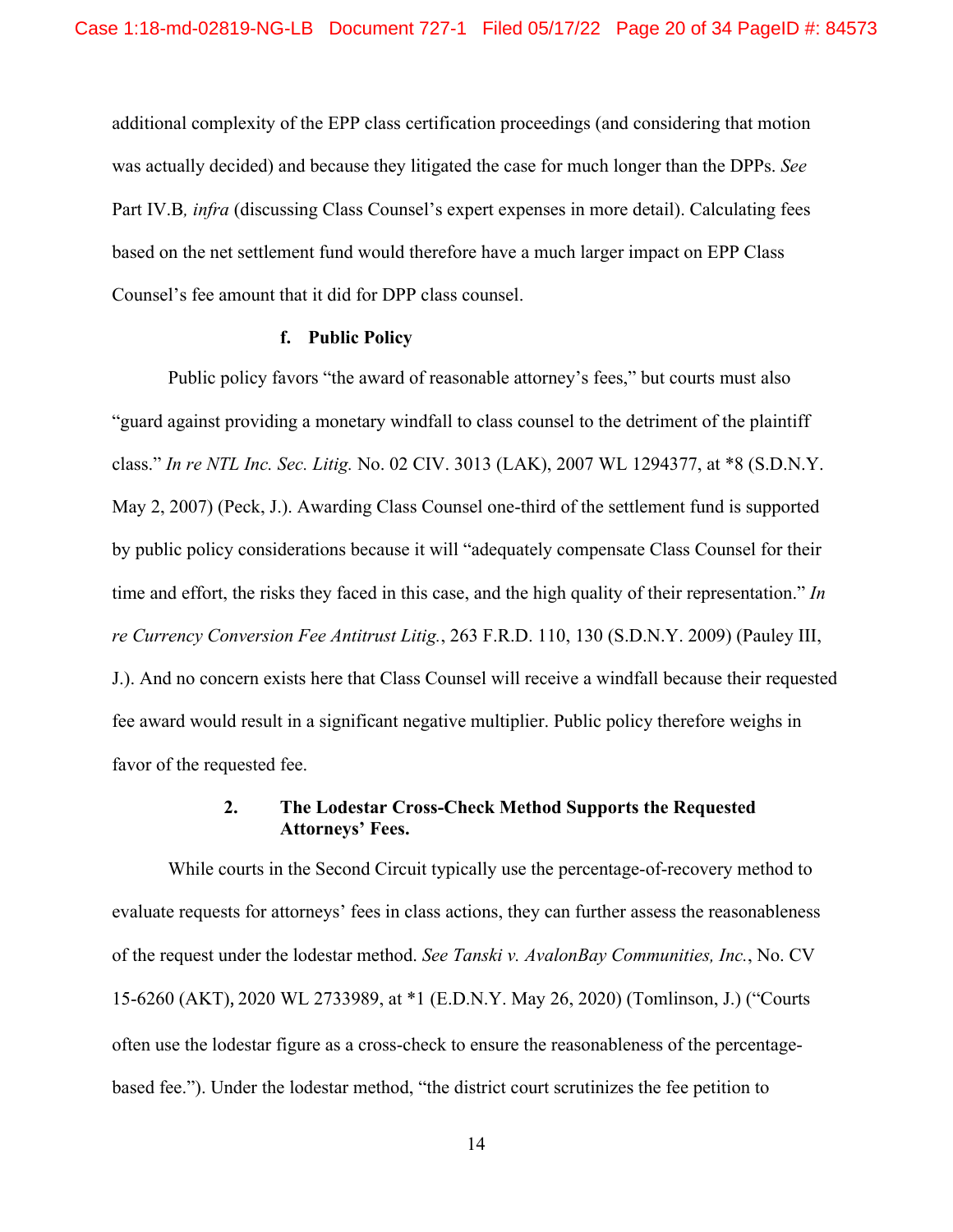ascertain the number of hours reasonably billed to the class and then multiplies that figure by an appropriate hourly rate." *Goldberger*, 208 F.3d at 47. Even under the lodestar method the court must still consider the *Goldberger* factors, which, as noted above, support the reasonableness of the award. *Id.* ("no matter which method is chosen, district courts should continue to be guided by the traditional criteria in determining a reasonable common fund fee").

Comparing the requested fee to Class Counsel's lodestar underscores the reasonableness of the request. Class Counsel's lodestar of \$19,624,592.75 was the result of intense, years-long litigation on behalf of the End-Payor Class. As described more fully below, Class Counsel efficiently prosecuted this action and their hourly rates are reasonable and consistent with rates charged by them, and approved by courts, in similar matters. The resulting lodestar "creates a presumptively reasonable fee," *Tanski*, 2020 WL 2733989, at \*2 (quoting *Millea v. Metro-North R.R. Co.*, 658 F.3d 154, 166 (2d Cir.2011)), and the fact that the requested fee award is less than 52% of that presumptively reasonable amount further supports the fee request.

#### **a. The Time Spent by Class Counsel is Reasonable.**

<span id="page-20-0"></span>Class Counsel's lodestar reflects time that was necessarily and reasonably spent for the benefit of the End-Payor Class, while also reflecting Co-Lead Counsel's significant efforts to increase efficiency and avoid duplication. As detailed above, Class Counsel zealously litigated this matter for over four years against one of the largest pharmaceutical companies in the world. Class Counsel's lodestar of \$19,624,592.75 stems from the intensity of the litigation and the significant work required of Class Counsel.

Class Counsel's lodestar also reflects sound and efficient staffing and billing. The Court's April 4, 2018, order appointing the leadership for EPPs vested Co-Lead Counsel with authority for the overall conduct of the case and responsibility for carrying out all major aspects of the litigation. ECF No. 52. In accordance with that directive, the three Co-Lead Counsel firms and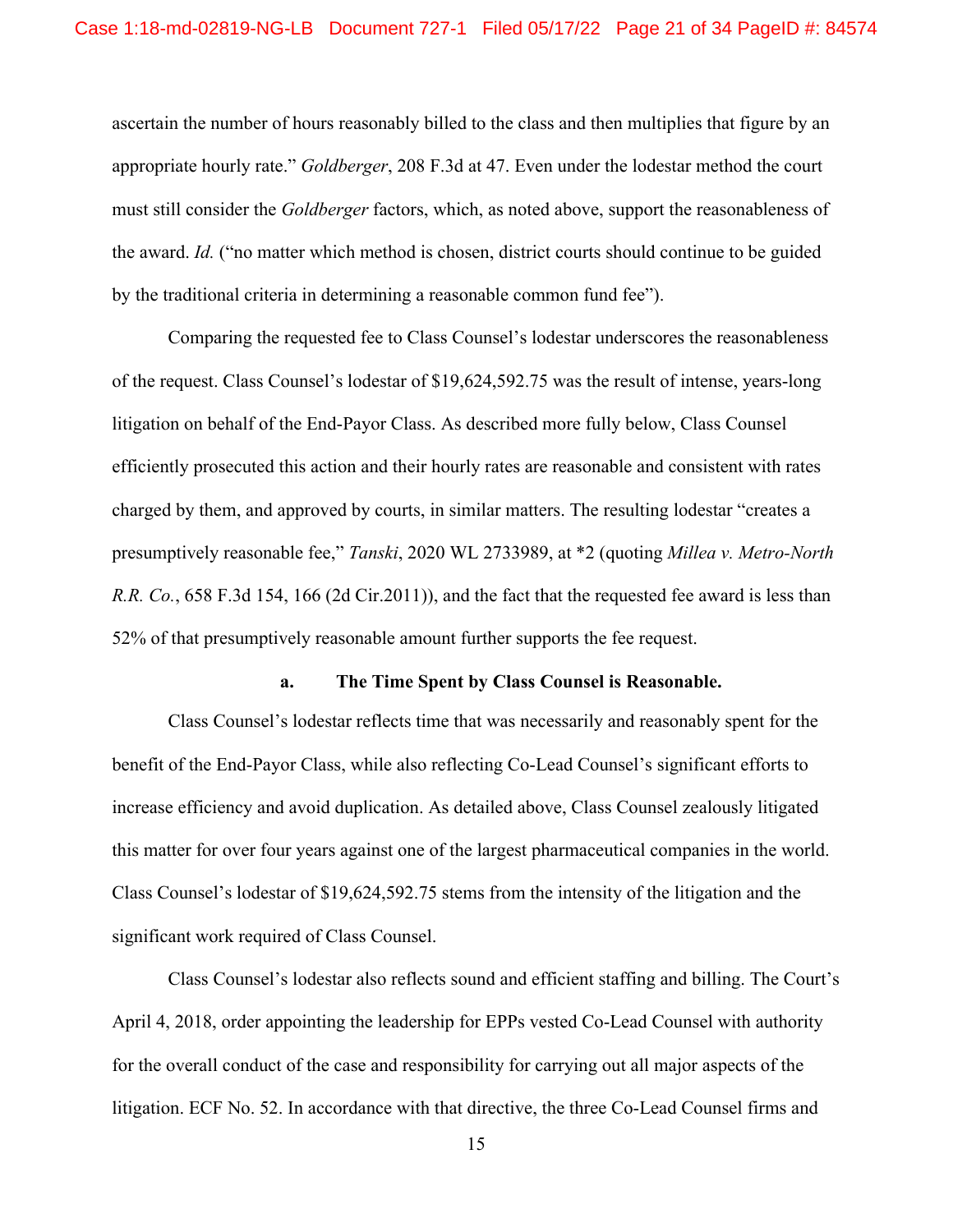Liaison Counsel conducted the significant majority of the work in this matter, including preparing and responding to written discovery, taking depositions, working with experts, briefing, court appearances, and overall strategy. Of the total hours spent, 89% was spent by Co-Lead Counsel and Liaison Counsel, and 11% by other firms. Co-Lead Decl., ¶ 55.

To avoid duplication, tasks were generally divided among Co-Lead Counsel and Liaison Counsel. *Id*. Girard Sharp, for example, took the lead working with Dr. Frank and on related class certification issues. *Id*. Lieff Cabraser performed much of the work (including document review and depositions) related to EPPs' citizen petition claims. *Id*. Joseph Saveri Law Firm presented oral argument at the class certification hearing and responded to Allergan's statement of facts at summary judgment. *Id*. Zwerling undertook the time-intensive process of handling redactions throughout the course of the litigation, handled administrative matters, and took the lead on certain briefs (such as motions to exclude numerous of Allergan's experts). *Id*.

Other firms performed discrete additional tasks at Co-Lead Counsel's direction. Cafferty Clobes Meriwether & Sprengel took the lead on plaintiff discovery along with Edelson  $\&$ Associates, which also reviewed documents related to citizen petition issues. *Id*., ¶ 63. Heins Mills & Olson reviewed key documents (*e.g.*, pharmacy benefit management agreements and profit and loss statements), assisted lead counsel with Dr. Frank's reports, and took the deposition of Allergan's economic expert. *Id*. Other firms reviewed documents under the supervision with Co-Lead Counsel. *Id*. In addition, non-lead counsel representing the named plaintiffs provided input into EPPs' responses to discovery requests propounded by Allergan, assisted with the collection of documents from their clients, and helped prepare their clients for their depositions. *Id*. Each firm's overall lodestar is listed below, and the separate declarations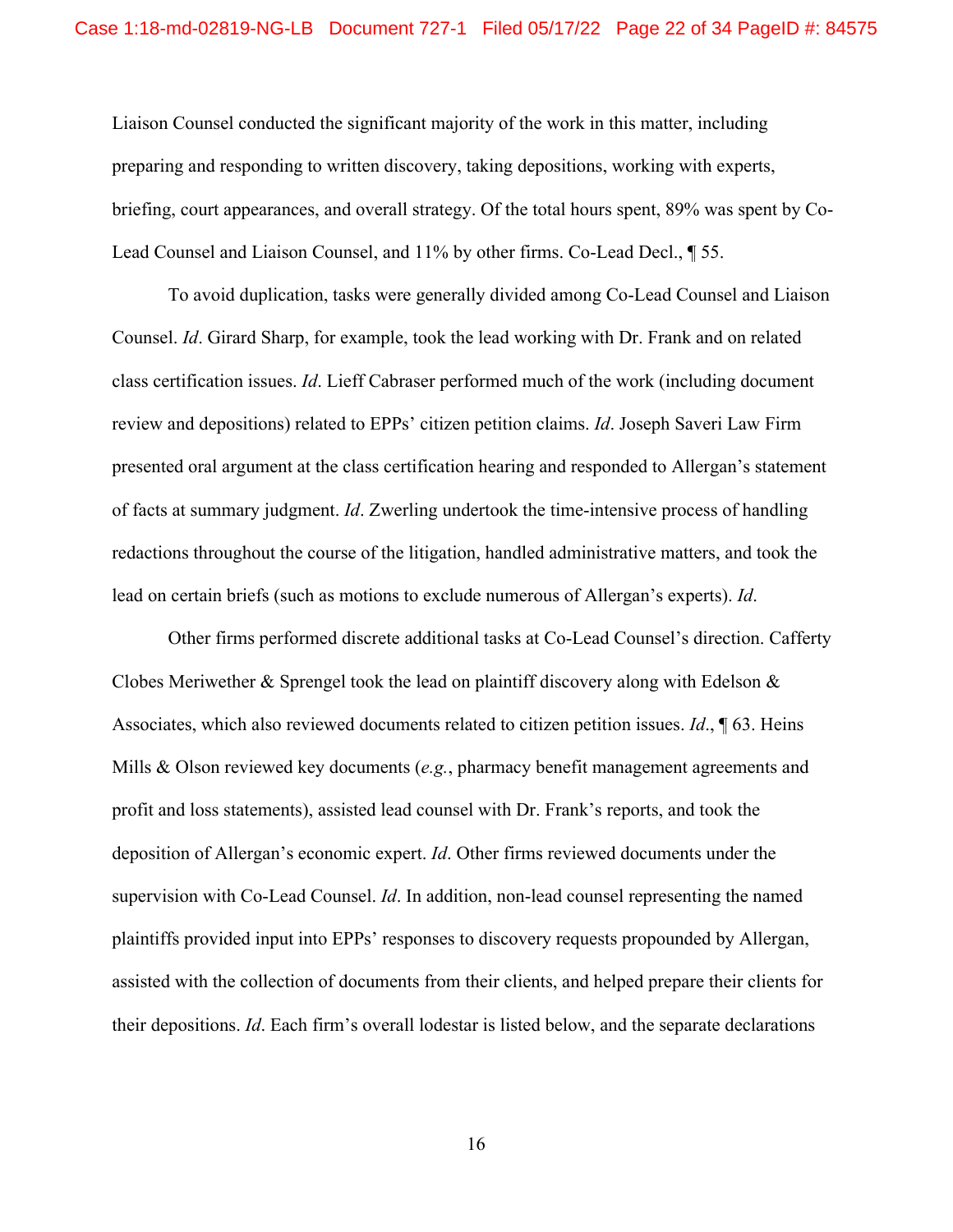submitted by each firm detail the tasks performed and time spent by each firm and individual biller. *See* Class Counsel Declarations, section II. [5](#page-22-0)

| Firm                                       | <b>Hours</b> | Lodestar        |
|--------------------------------------------|--------------|-----------------|
| Lieff, Cabraser, Heimann, & Bernstein, LLP | 7,563.50     | \$4,851,366.25  |
| Girard Sharp LLP                           | 9,736.20     | \$5,190,696.75  |
| Joseph Saveri Law Firm, LLP                | 5,600.50     | \$3,329,726.25  |
| Zwerling, Schachter & Zwerling, LLP        | 6,784.20     | \$4,084,372.25  |
| Cafferty Clobes Meriether & Sprengel       | 700.60       | \$552,957.50    |
| Edelson & Associates                       | 788.20       | \$467,317.50    |
| Grant & Eisenhofer P.A.                    | 41.40        | \$37,590.00     |
| <b>Gustafson Gluek PLLC</b>                | 432.80       | \$204,672.50    |
| Heins Mills & Olson P.L.C.                 | 892.90       | \$461,905.00    |
| Hilliard & Shadowen LLP                    | 62.80        | \$23,457.50     |
| Kroub, Silbersher & Kolmykov, PLLC         | 65.15        | \$50,491.25     |
| Safirstein Metcalf LLP                     | 252.20       | \$144,030.50    |
| Miller Shah LLP                            | 90.40        | \$71,386.00     |
| Wexler Boley & Elgersma LLP                | 401.70       | \$154,623.50    |
| <b>Total:</b>                              | 33,412.55    | \$19,624,592.75 |

The total and individual firm time submissions followed a detailed auditing process conducted by Co-Lead Counsel. Over the past several months, Co-Lead Counsel conducted a line-by-line review of the detailed time entries submitted by each firm and worked with Class Counsel to eliminate (or revise as needed) time that was excessive or insufficiently documented, and to ensure compliance with the April 17, 2018 Order on Procedures and Guidelines for Class Plaintiffs' Counsel's Time and Expense Submissions. ECF No. 62; Co-Lead Decl., ¶ 64. Among other things, Co-Lead Counsel required additional detail on insufficiently detailed entries,

<span id="page-22-0"></span><sup>&</sup>lt;sup>5</sup> The individual Class Counsel Declarations are contained in the Compendium of End-Payor Class Counsel Declarations submitted with this motion.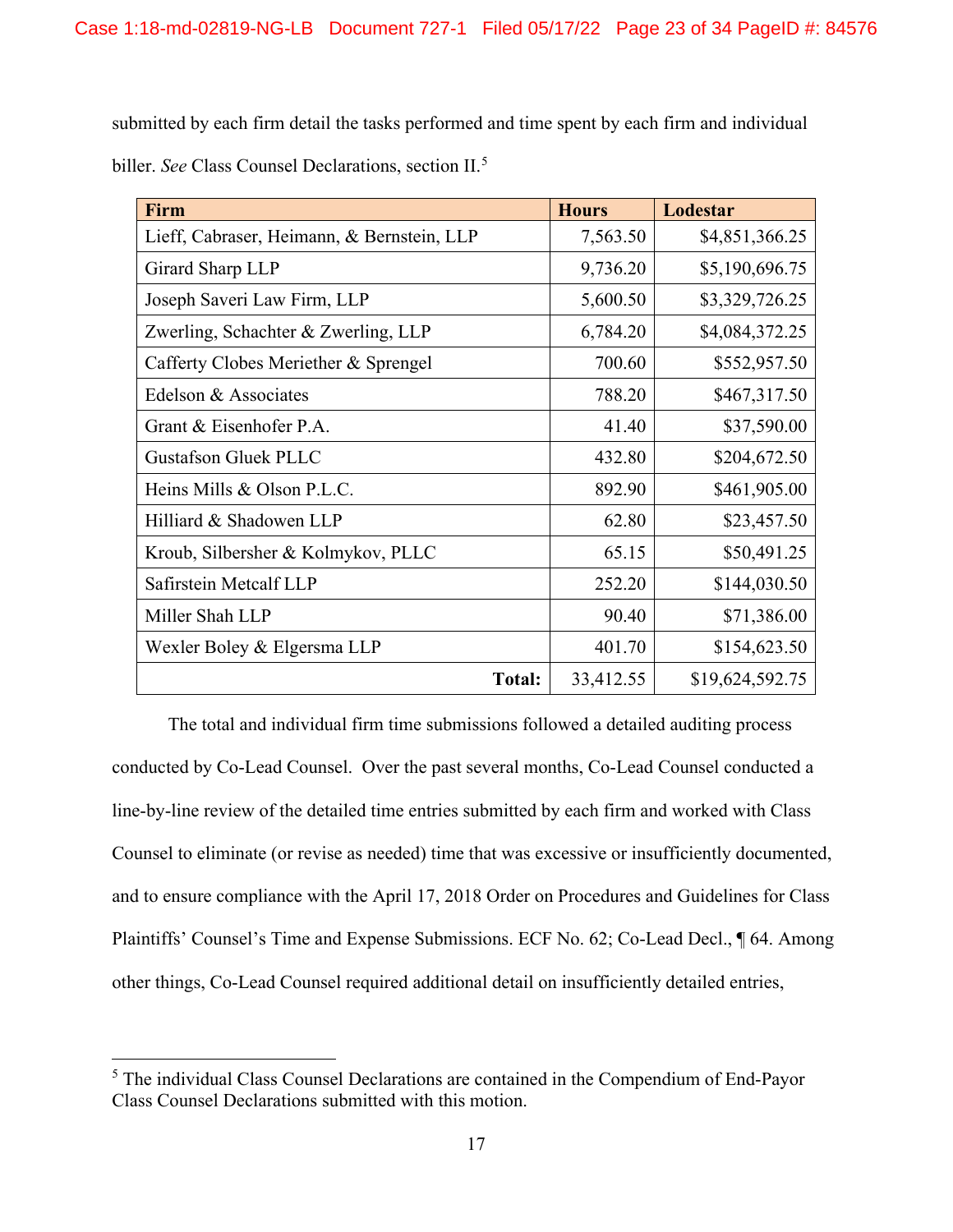ensured travel time was billed at one-half rate, removed time related to internal firm management, capped the number of hours any firm could bill for work related to the preparation and filing of its initial complaint at twenty-five hours (except for the few firms that filed the first complaint), and removed all time related to proceedings before the Judicial Panel on Multidistrict Litigation, organization of plaintiffs' counsel and leadership submissions, and internal firm management. *Id*. As a result of this process, the time entries upon which Class Counsel's lodestar is based are well-documented and stripped of time that did not serve the interests of the End-Payor Class. *Id*.

## **b. Class Counsel's Hourly Rates are Reasonable.**

<span id="page-23-0"></span>The second part of the lodestar calculation is multiplying the hours spent "by an appropriate hourly rate." *Goldberger*, 209 F.3d at 47. The reasonableness of an hourly rate is based on "prevailing market rates for comparable attorneys of comparable skill and standing in the pertinent legal community." *Id*. at 56 (quotation omitted).

Class Counsel's historic rates—which range from \$450 to \$1,150 for partners and senior counsel, \$250 to \$650 for associates, and \$140 to \$420 for paralegals and other litigation staff (including senior cases managers)—are consistent with rates approved in recent antitrust class actions in this district and in similar cases. *E.g.*, *In re GSE Bonds Antitrust Litig.*, 2020 WL 3250593, at \*5 (S.D.N.Y. June 16, 2020) (Rakoff, J.) (using lodestar cross-check based on hourly rates between \$350 and \$1,150 per hour); *Lidoderm*, 2018 WL 4620695, at \*2 (approving rates between \$350 and \$1,050 per hour). Each firm's rates are also its usual and customary rates that were charged by the firm in similar matters in which the firm is paid on a contingent basis, as well as the firm's noncontingent matters. *See* Class Counsel Declarations, section II. The declarations from individual firms provide examples of courts approving the firm's hourly rates. *Id*.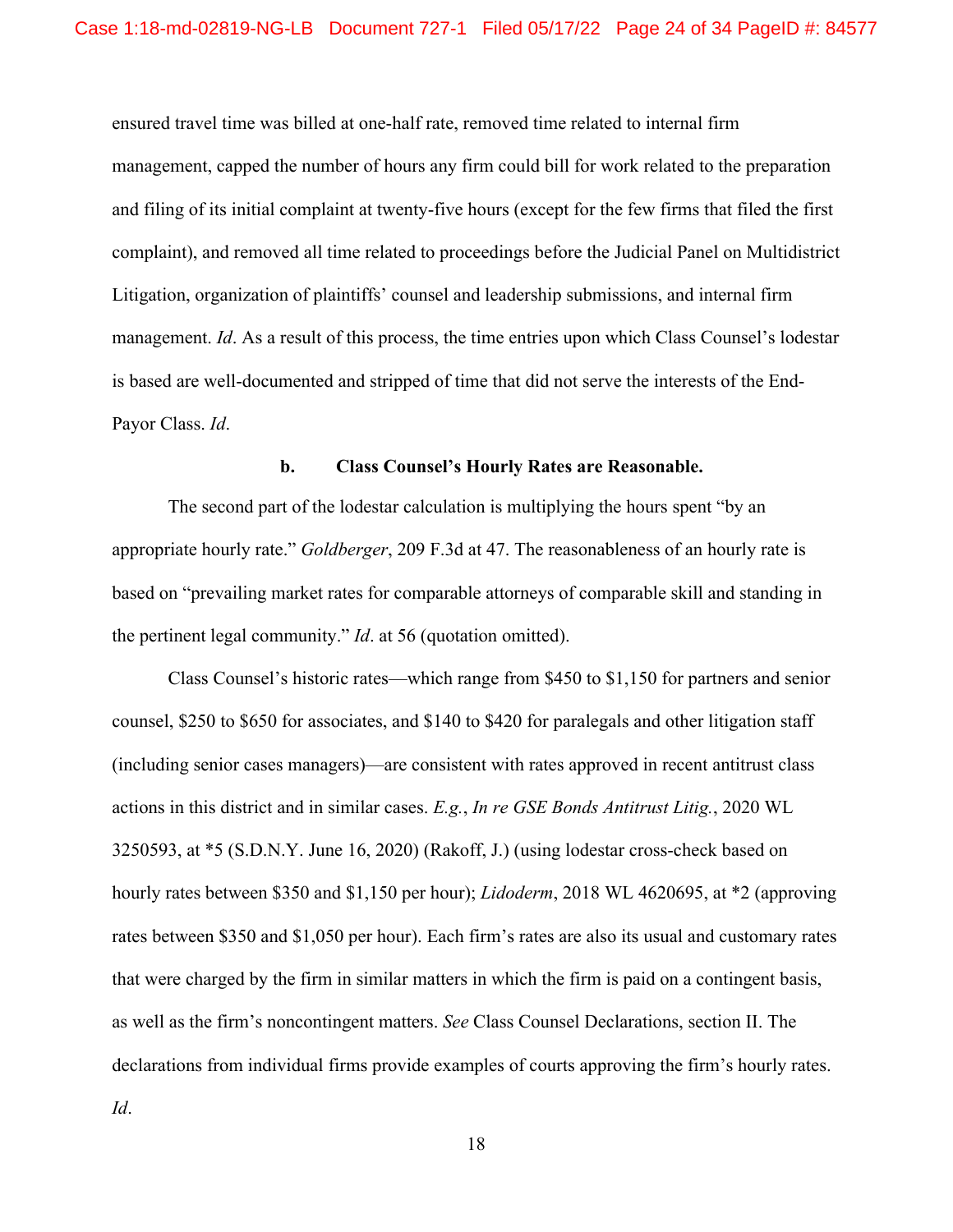Class Counsel also assigned tasks to attorneys and staff based on their skills and experience. *Id*., section I.C. Depositions and expert work were, for example, largely handled by senior attorneys while document review and legal research were conducted by junior associates.

In light of the above, Class Counsel's hourly rates are reasonable and support the overall reasonableness of Class Counsel's lodestar and attorneys' fee request.

# **c. The Significant Negative Multiplier Class Counsel Would Receive Supports the Requested Fee.**

<span id="page-24-0"></span>Despite spending almost \$20,000,000 in attorney time to prosecute this action on behalf of the End-Payor Class, Class Counsel seek an attorneys' fee award of \$10,000,000, *i.e.* a negative multiplier of 52%. A significant negative multiplier "militates very in favor of the reasonableness of the fee request, particularly in light of the fact that courts generally grant fees with positive multipliers to reflect the complexity and risks undertaken by class counsel." *Guevoura Fund Ltd. v. Sillerman*, No. 1:15-CV-07192-CM, 2019 WL 6889901, at \*18 (S.D.N.Y. Dec. 18, 2019) (McMahon, J.); *see also Ovalles Acosta v. Prudent Management LLC*, No. 17-CV-7590 (VSB), 2020 WL 8678079, at \*2 (S.D.N.Y. July 23, 2020) (Broderick, J.) (fee requests amounting to a 0.64 multiplier were well within the range of approval, and noting that courts in the Second Circuit regularly award multipliers of between two and six times lodestar). And "the fact that any reasonable fee would necessarily represent a negative multiplier of the lodestar supports an award at the higher end of the spectrum." *In re Sterling & Foster, Inc. Sec. Litig.*, 238 F. Supp. 2d 480, 490 (E.D.N.Y. 2002) (Spatt, J.) (quoting *Baffa v. Donaldson Lufkin & Jenrette Secs. Corp.*, No. 96 CIV. 0583 (DAB), 2002 WL 1315603, at \*2 (S.D.N.Y. June 17, 2002)) (Batts, J.); *Nilson v. York County*, 400 F. Supp. 2d 266, 271 (D. Me. 2005) ("When the lodestar cross-check shows that the percentage fee is lower than the fee the lawyers have accrued on a time-and-service basis, it is relatively easy to support a percentage-based fee."). In a similar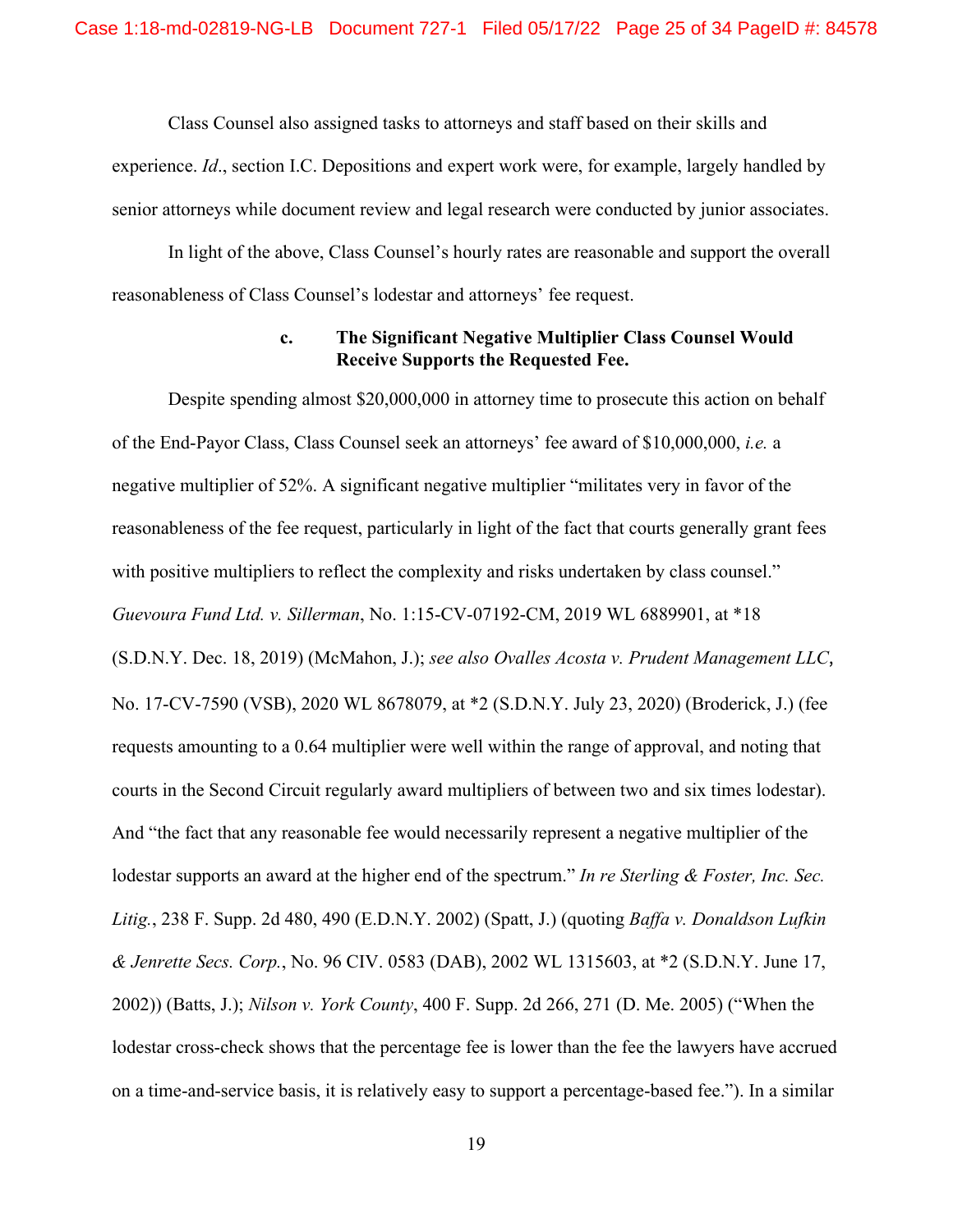circumstance in another antitrust case in this Circuit, the court approved attorneys' fees totaling one-third of a \$31 million settlement where the award was a 0.49 negative multiplier on counsel's lodestar. *In re Keurig Green Mountain Single-Serve Coffee Antitrust Litig.*, No. 14- MD-02542 (VSB), 2021 WL 2328431, at \*1 (S.D.N.Y. June 7, 2021) (Broderick, J.). In this case, because Class Counsel reasonably expended their time and the requested award would result is a significant negative multiplier, "the lodestar approach also clearly demonstrates that Plaintiff's Counsel's fee request is reasonable." *Guevoura Fund Ltd.*, 2019 WL 6889901, at \*18.

#### **B. The Requested Expenses Are Reasonable.**

<span id="page-25-0"></span>"It is well established that counsel who obtain a common settlement fund for a class are entitled to the reimbursement of expenses that they advance to a class." *Meredith Corp. v. SESAC, LLC*, 87 F. Supp. 3d 650, 671 (S.D.N.Y. 2015) (Engelmayer, J.); *see also In re Arakis Energy Corp. Sec. Litig.*, No. 95-cv-3431, 2001 WL 1590512, at \*17 n.12 (E.D.N.Y. Oct. 31, 2001) (Ross, J.) ("Courts in the Second Circuit normally grant expense requests in common fund cases as a matter of course."). EPPs request the reimbursement of \$4,635,684.00 in costs they incurred prosecuting this case on behalf of the End-Payor Class. This amount is consistent with those approved in other antitrust cases in the Second Circuit. *E.g.*, *In re Currency Conversion*, 263 F.R.D. at 131 (approving \$3.7 million in expenses "[g]iven the magnitude of this case, its national scope, its long duration, and the extensive and expensive expert discovery conducted by the parties"); *In re Lidoderm Antitrust Litig.*, 2018 WL 4620695, at \*4 (approving \$3.95 million in expenses).

The expenses for which EPPs seek reimbursement fall into two categories: payment for common costs (such as experts) from the litigation fund and expenses incurred by individual firms (such as legal research and travel costs). Co-Lead Decl., ¶ 66. In addition, EPPs seek payment from the settlement fund of the amounts incurred in connection with sending notice to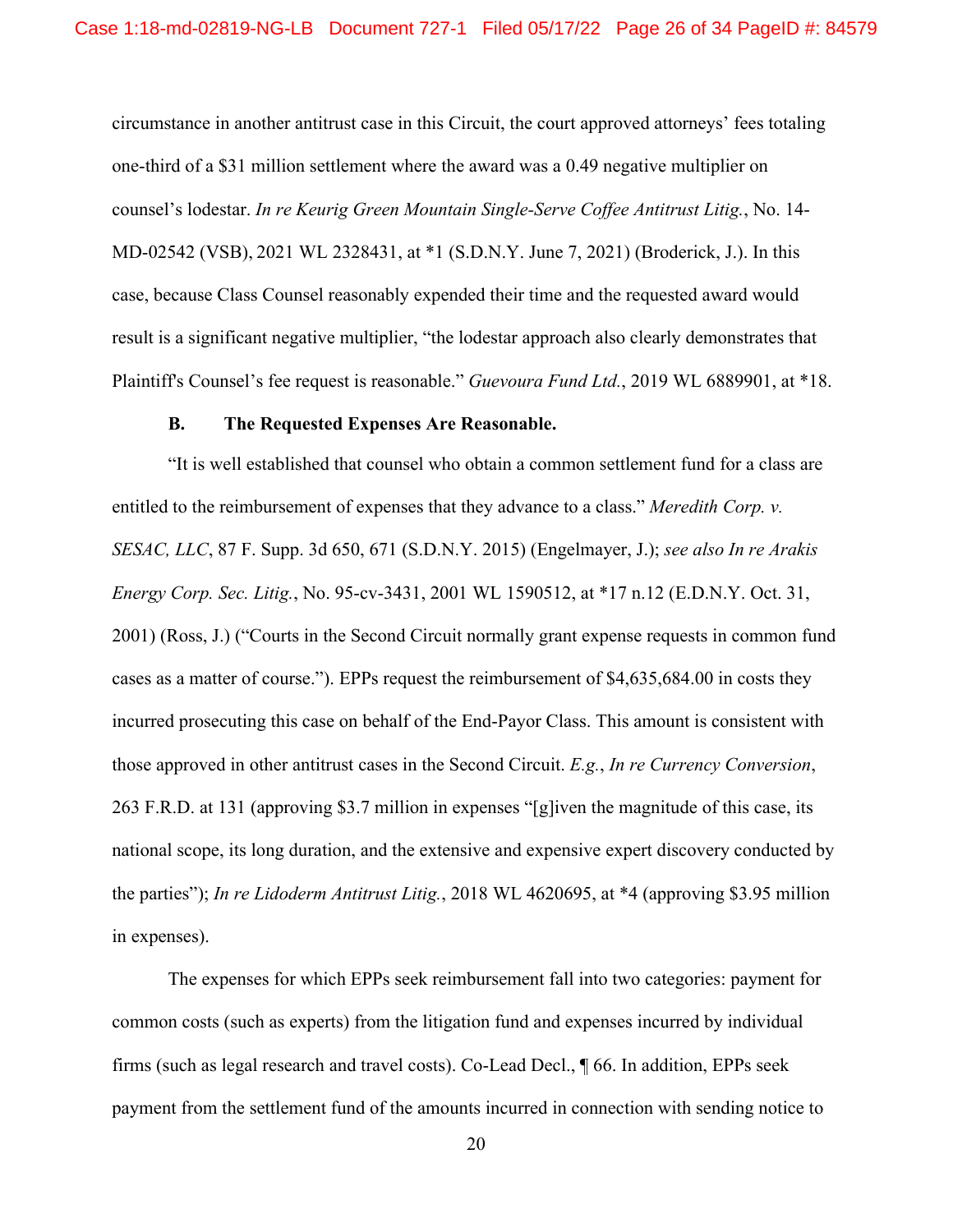the class and processing claims. The amount of expenses in each category are below, followed by further detail regarding the nature of the expenses:

| <b>Category</b>                                                                                          | <b>Amount</b>  |
|----------------------------------------------------------------------------------------------------------|----------------|
| <b>Shared Costs</b>                                                                                      | \$3,689,345.86 |
| Class Notice and Administration (not<br>including future costs to complete<br>settlement administration) | \$496,177.86   |
| Firm-Specific Expenses                                                                                   | \$450,160.28   |

**Shared Costs**: Class Counsel contributed to a litigation fund and spent \$3,689,345.86 on a variety of litigation expenses.<sup>[6](#page-26-0)</sup> *Id.*,  $\P$  67-71. Those expenses include EPPs' portion of certain costs, such as document hosting services and court reporters and transcripts for depositions, that were shared with other plaintiff groups to reduce the amounts paid by the End-Payor Class. *Id*. Other litigation fund expenses include costs paid for mediation (which was eventually successful at resolving EPPs' claims) and over \$260,000 for data from a health care industry consultant that served as the backbone for the analysis performed by EPPs' class certification, damages, and relevant market experts. *Id*.

The vast majority of the expenses paid from the litigation fund—roughly \$3.1 million were used to pay the numerous experts retained by EPPs for class certification and trial purposes. *Id*. As the Court previously recognized in approving the DPPs' expense request, the costs in this proceeding were significant largely because of "the expert-driven nature of this complex case." ECF No. 562 at 11. This is even more true with respect to EPPs and explains why EPPs' expense request is larger than that of the DPPs. With respect to class certification, for example, the DPPs

<span id="page-26-0"></span> $6$  The fee request does not include the portion of payments made from the litigation fund that were reimbursement by other plaintiff groups. Class Counsel only seeks reimbursement of expenses paid from the litigation fund that have not been reimbursed. It does, however, include \$26,932.14 of yet unpaid court reported invoices.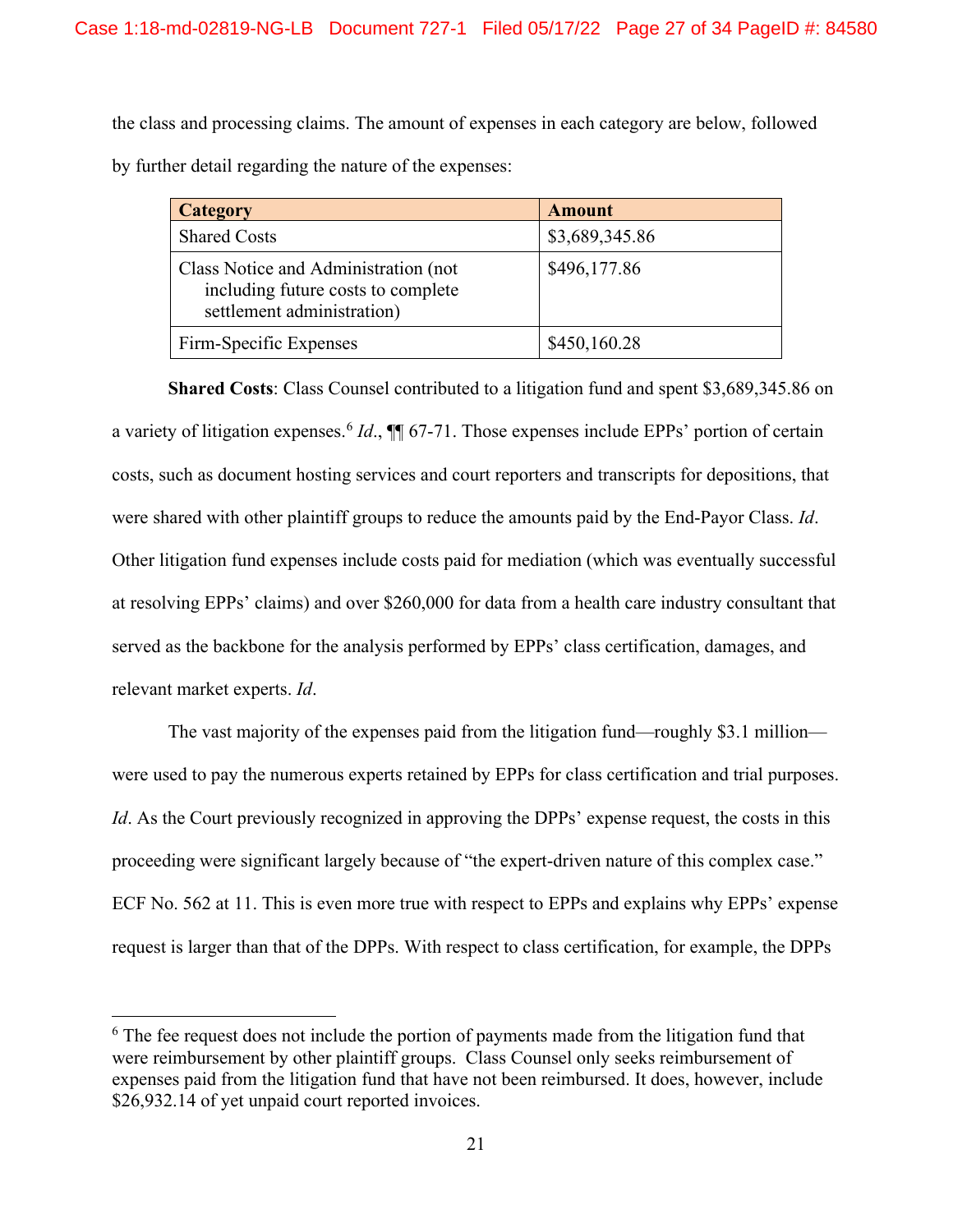offered the opinions of one expert. EPPs, however, utilized three experts: Dr. Richard Frank, who offered opinions on classwide injury and damages; Laura Craft, who offered opinions relevant to ascertainability and the pharmaceutical industry generally; and Todd Clark, who responded to Allergan's experts' opinions concerning the extent to which the marketplace performance of Restasis in Canada was relevant to estimating how much of the market generic Restasis would have captured in the United States. The need for multiple experts—and the depth and scope of their work—arose from the status of caselaw regarding end-payor class certification pharmaceutical cases and arguments Allergan made (and experts it offered). EPPs offered these same opinions (modified to reflect additional progress in the case) at the merits stage. Many other experts were jointly retained by EPPs and other plaintiff groups, and the costs spread among those groups. Despite the cost savings achieved through this coordination, the volume of issues in the case—such as the validity of numerous patents, the legitimacy and impacts of Allergan's citizen petitions, and the approval date for generic Restasis absent Allergan's alleged conduct—required substantial expert work and numerous expert reports. EPPs also incurred additional expenses working with experts to prepare for their depositions and summary judgment proceedings.

**Settlement Notice and Administration**: Class Counsel retained A.B. Data—an experienced notice administrator with expertise in pharmaceutical antitrust class actions—to distribute notice to the End-Payor Class and process claims Class Members submit. Doing so requires significant effort and cost. As detailed in A.B. Data's declaration concerning completion of the notice program, A.B. Data (1) provided direct mail notice to tens of thousands of Class Members, (2) implemented an extensive publication notice program, and (3) operated a website and toll-free number to field Class Members' inquires. *See* ECF No. 725. As Class Members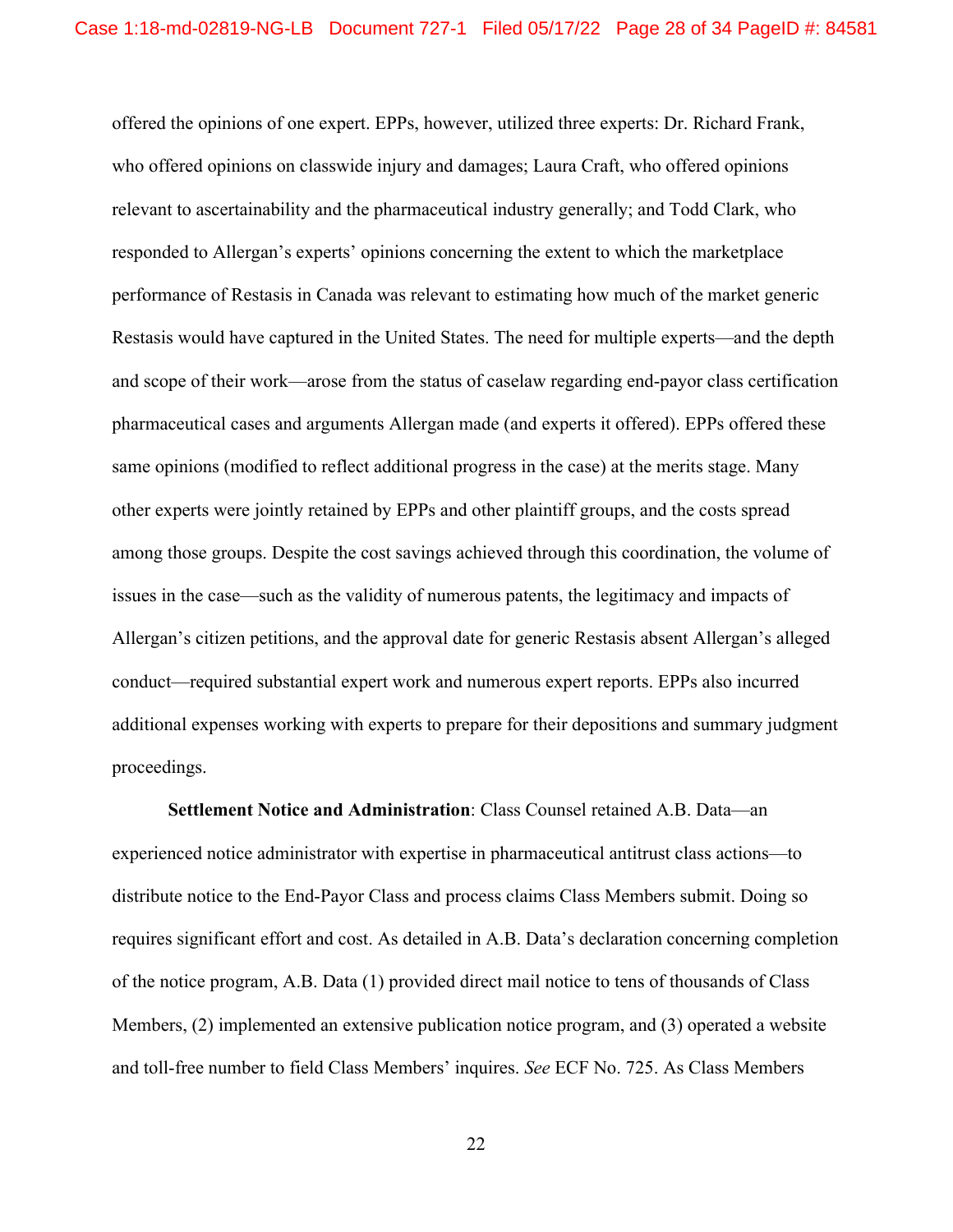have submitted claims, A.B. Data has processed those claims and conducted any necessary follow-up. The costs incurred by A.B. Data as of April 30, 2022, are \$496,177.86, and Class Counsel respectfully requests that the Court authorize the payment of that amount to A.B. Data. *See* Co-Lead Decl., Ex. 1 (Declaration of Eric Miller), ¶ 5.

In addition to the costs already incurred, A.B. Data will incur significant expenses to complete the administration of the settlement. The deadline for Class Members to submit claims is August 11, 2022, and in similar cases a significant portion of the claims are generally received close to the deadline. Co-Lead Decl., ¶ 73. A.B. Data will need to continue processing and verifying those claims as they come in, engage in follow-ups with claimants as necessary, determine each Class Member's respective payment, distribute payments, and follow-up with Class Members that fail to cash their checks. Once A.B. Data's work is nearly complete (*i.e.* when payments are ready to be distributed to eligible claimants), EPPs will move the Court for an order authorizing the payment of additional costs incurred by A.B. Data beyond the \$496,177.86 that Class Counsel requests be authorized in this motion. At this juncture, A.B. Data anticipates that this future work will result in costs of approximately \$250,000. *Id.* at Co-Lead Decl., Ex. 1 (Declaration of Eric Miller), ¶ 5. Together, the accrued and expected future costs total approximately \$750,000.

EPPs will update the Court regarding the costs already incurred by A.B. Data and the estimated future costs prior to the fairness hearing in July.

**Firm-Specific Expenses**: Class Counsel also incurred out-of-pocket expenses in addition to contributions they made to the litigation fund. The out-of-pocket expenses include essential litigation costs such as legal research, deposition transcripts and videos, filing fees, document management/database hosting fees, mediation fees, and travel costs associated with depositions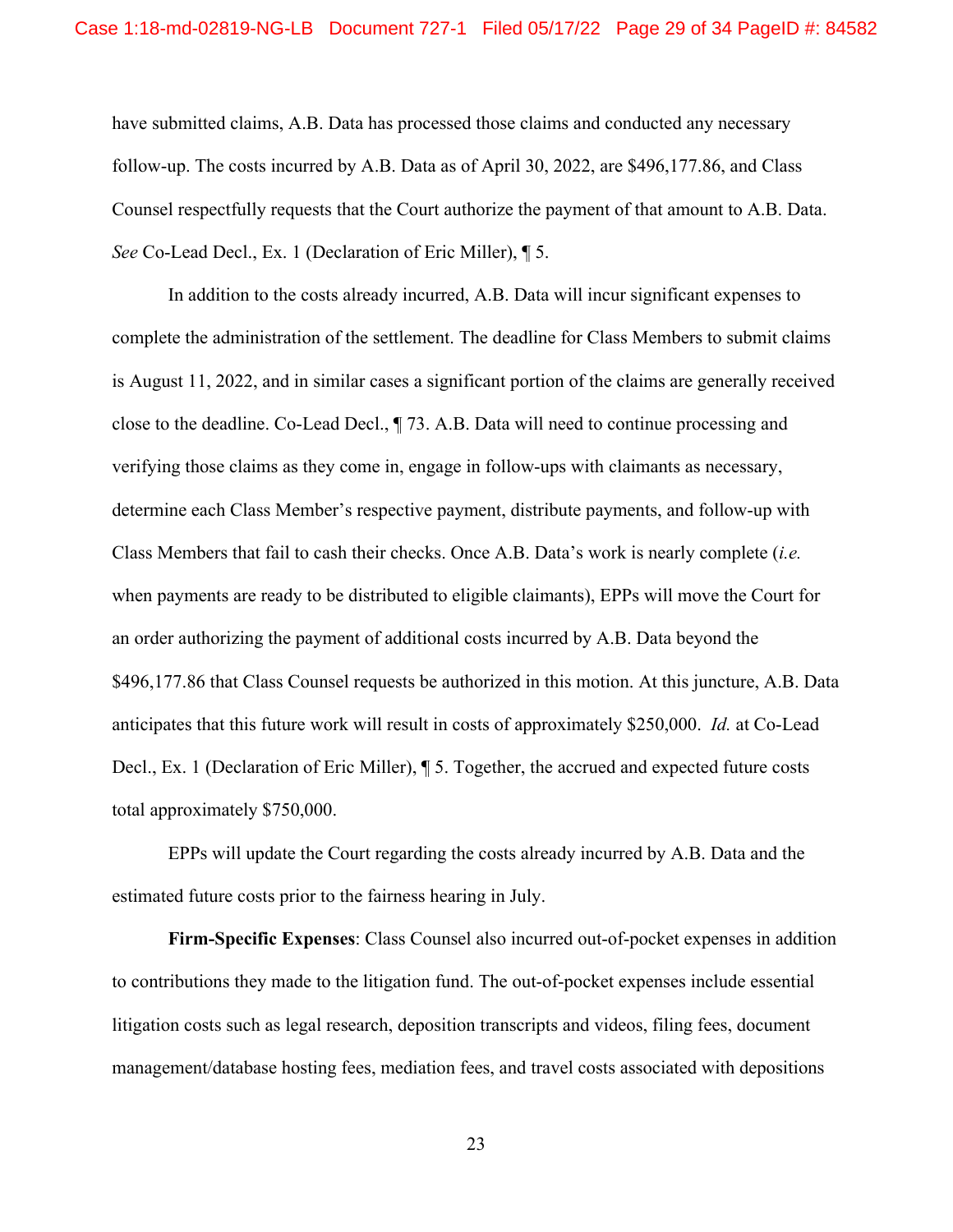and hearings. Co-Lead Decl., ¶¶ 75-78. Counsel in class actions regularly receive reimbursement of such costs from the settlement fund. *See Moses v. Apple Hospitality REIT, Inc.*, No. 14-CV-3131 (SMG), 2018 WL 1513631, at \*10 (E.D.N.Y. Mar. 27, 2018) (Gold, J.) (holding that "expert witness fees, mediation fees, and computerized legal research fees . . . are necessary and incidental to [the] representation of the class"); *Guadalupe v. Tri-State Employment, Management, & Consulting, Inc.*, No. 10-CV-3840 NG CLP, 2013 WL 4547242, at \*18 (E.D.N.Y. Aug. 28, 2013) (Gershon, J.) (approving reimbursement of costs for filing fees, service of process, postage, transcripts, and travel costs). The declarations submitted by each firm detail the out-of-pocket expenses incurred by each firm. As with attorneys' fees, Co-Lead Counsel reviewed the expenses submitted by each firm and eliminated incorrect or excessive expenses. Co-Lead Decl., ¶ 75.

# **C. The Requested Service Awards are Reasonable.**

<span id="page-29-0"></span>Class Counsel also requests that the Court approve the payment of \$20,000 service awards to each of the ten named Class Representatives (\$200,000 total). "Service awards are common in class action cases and serve to compensate plaintiffs for the time and effort expended in assisting the prosecution of the litigation, the risks incurred by becoming and continuing as a litigant, and any other burdens sustained by the plaintiffs." *See Viafara v. MCIZ Corp.*, No. 12 Civ. 7452, 2014 WL 1777438, at \*16 (S.D.N.Y. May 1, 2014) (Ellis, J.). "Courts have consistently found service awards to be an efficient and productive way to encourage members of a class to become class representatives." *In re Checking Account Overdraft Litig.*, 830 F. Supp. 2d 1330, 1357 (S.D. Fla. 2011). As "a named plaintiff is an essential ingredient of any class action," a service award is an appropriate means "to encourage or induce an individual to participate in the suit." *In re Relafen Antitrust Litig.*, 231 F.R.D. 52, 82 (D. Mass. 2004) (quoting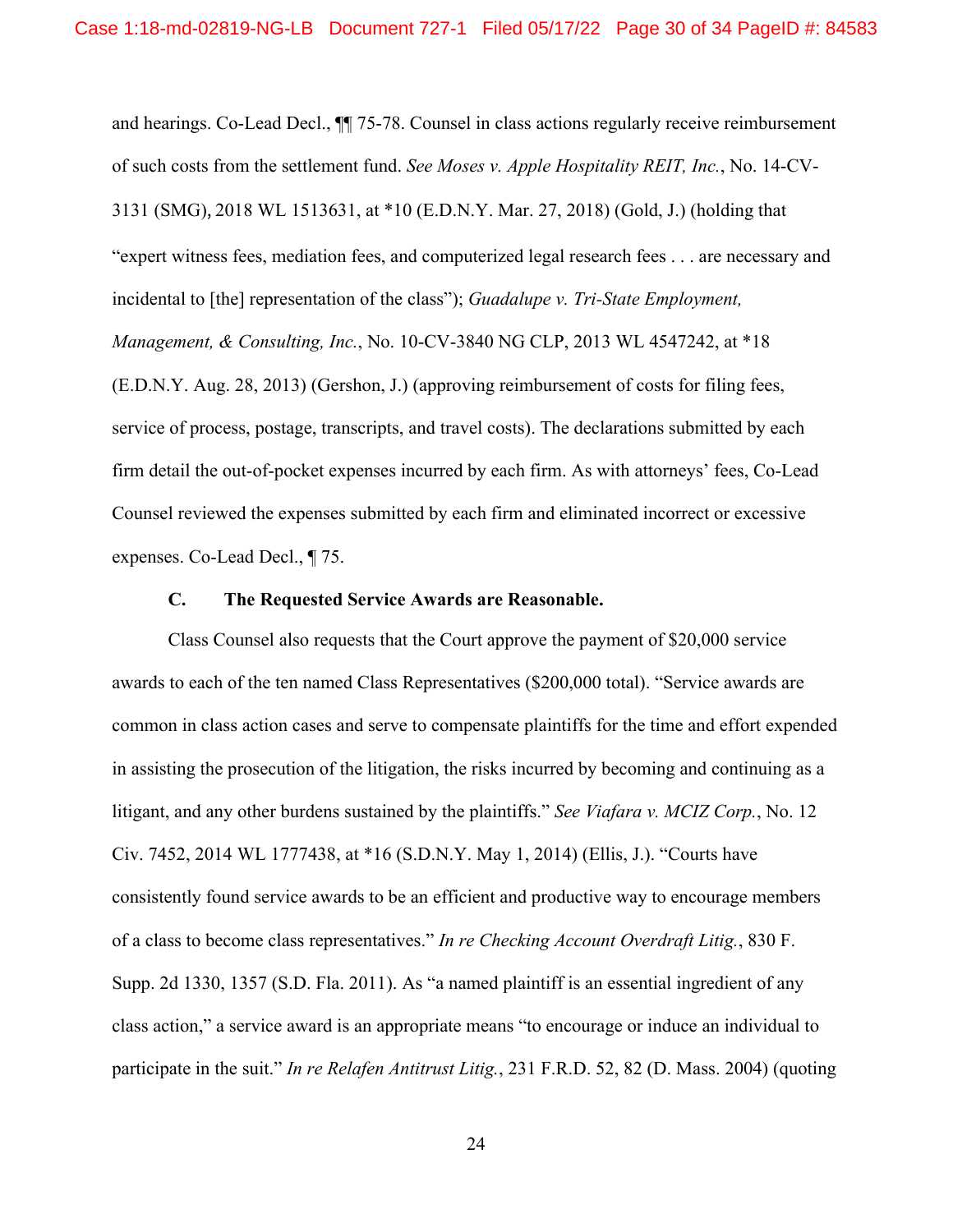*In re Compact Disc Minimum Advertised Price Antitrust Litig.*, 292 F. Supp. 2d 184, 189 (D. Me. 2003)).

The awards are reasonable in light of the work Class Representatives undertook to represent the interests of the End-Payor Class. Among other things, they kept apprised of the status of the litigation, produced documents, responded to interrogatories, and prepared and sat for depositions. Co-Lead Decl., ¶ 79. These activities took significant resources away from Class Representatives' normal business operations. Awards of \$20,000 per Class Representative are consistent with awards in other end-payor pharmaceutical cases. *E.g. In re Solodyn Antitrust Litig.*, No. 1:14-md-02503-DJC, Order Awarding Attorneys' Fees, Expenses and Approving Service Awards to the Class Representatives, ECF No. 1176 at 5 (D. Mass. July 18, 2018) (awarding \$145,000 total to twelve class representatives).

The amounts requested are significantly less than the \$85,000 awarded to DPP class representatives (aside from the one plaintiff that entered the litigation later in the proceedings), *see* ECF No. 562 at 12, and the up to \$200,000 service awards in some end-payor cases, *see The Hospital Authority of Metropolitan Government of Nashville and Davidson County, Tennessee*, No. 3:15-cv-01100, Order, ECF No. 520 at 45 (M.D. Tenn. May 29, 2020) ("Class Representatives, the named Plaintiffs, are granted service awards of \$200,000.00 each.").

In light of the above, the requested service awards are reasonable and appropriate.

## <span id="page-30-0"></span>**V. CONCLUSION**

For the foregoing reasons, Class Counsel respectfully requests that the Court award (1) attorneys' fees in the amount of \$10,000,000; (2) expenses in the amount of \$4,635,684.00 (plus authorization to seek additional payments for future settlement administration costs), and (3) service awards of \$20,000 to each of the Class Representatives.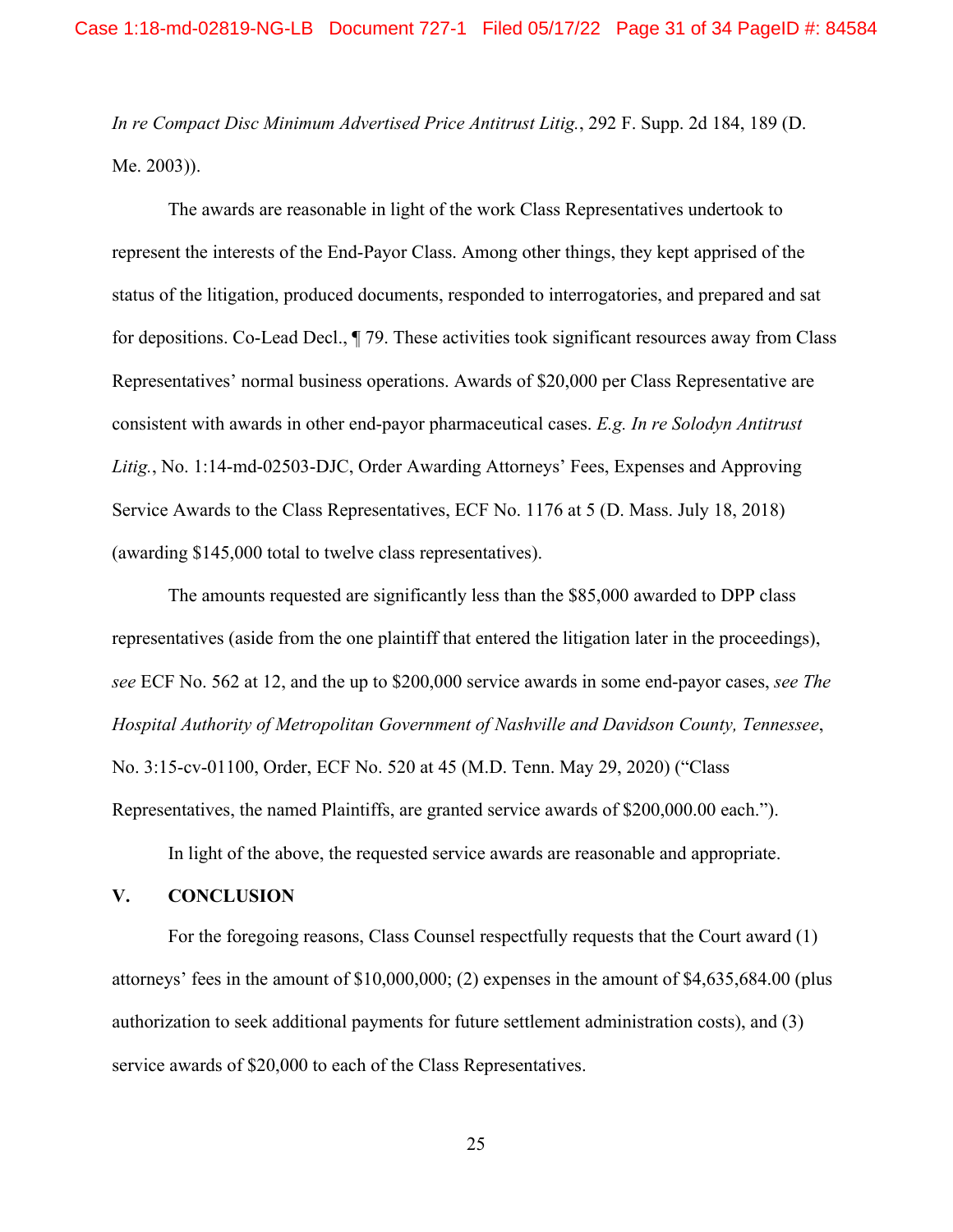Dated: May 17, 2022 Respectfully submitted,

/s/ *Dena C. Sharp*

Dena C. Sharp Scott Grzenczyk Tom Watts GIRARD SHARP LLP 601 California Street, Suite 1400 San Francisco, CA 94108 Telephone: (415) 981-4800 Facsimile: (415) 981-4846 dsharp@girardsharp.com scottg@girardsharp.com tomw@girardsharp.com

#### /s/ *Eric B. Fastiff*

Eric B. Fastiff Dan Drachler David T. Rudolph LIEFF CABRASER HEIMANN & BERNSTEIN, LLP 275 Battery Street, 29th Floor San Francisco, CA 94111-3339 Tel: (415) 956-1000 Fax: (415) 956-1008 efastiff@lchb.com ddrachler@lchb.com drudolph@lchb.com

/s/ *Joseph R. Saveri* 

Joseph R. Saveri JOSEPH SAVERI LAW FIRM, INC. 601 California Street, Suite 1000 San Francisco, CA 94108 Tel: (415) 500-6800 Fax: (415) 395-9940 jsaveri@saverilawfirm.com

*End-Payor Co-Lead Counsel* 

/s/*Robert S. Schachter*

Robert S. Schachter (RS 7243) ZWERLING, SCHACHTER & ZWERLING, LLP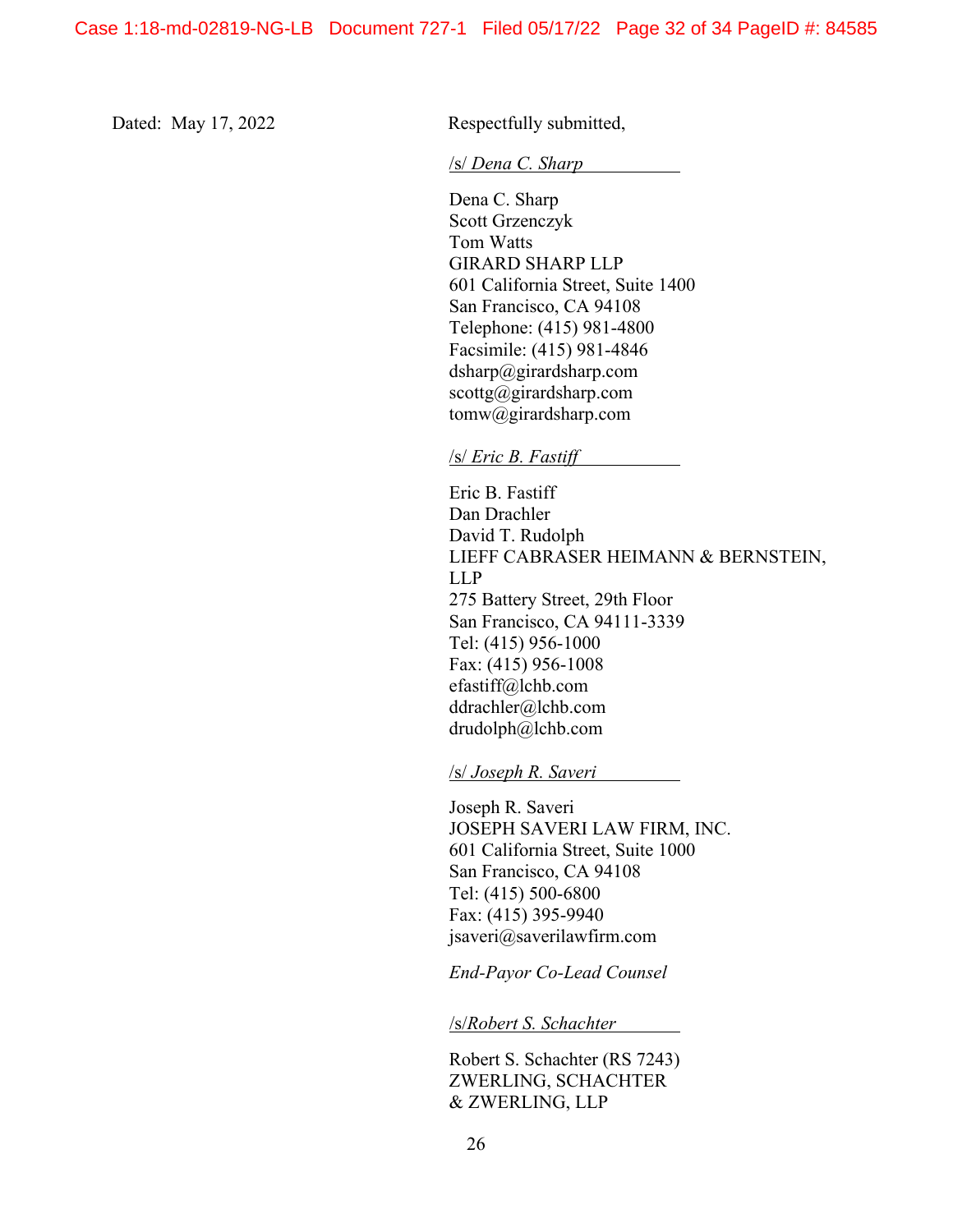41 Madison Avenue, 32nd Floor New York, NY 10010 Tel: (212) 223-3900 Fax: (212) 371-5969 rschachter@zsz.com

*End-Payor Liaison Counsel*